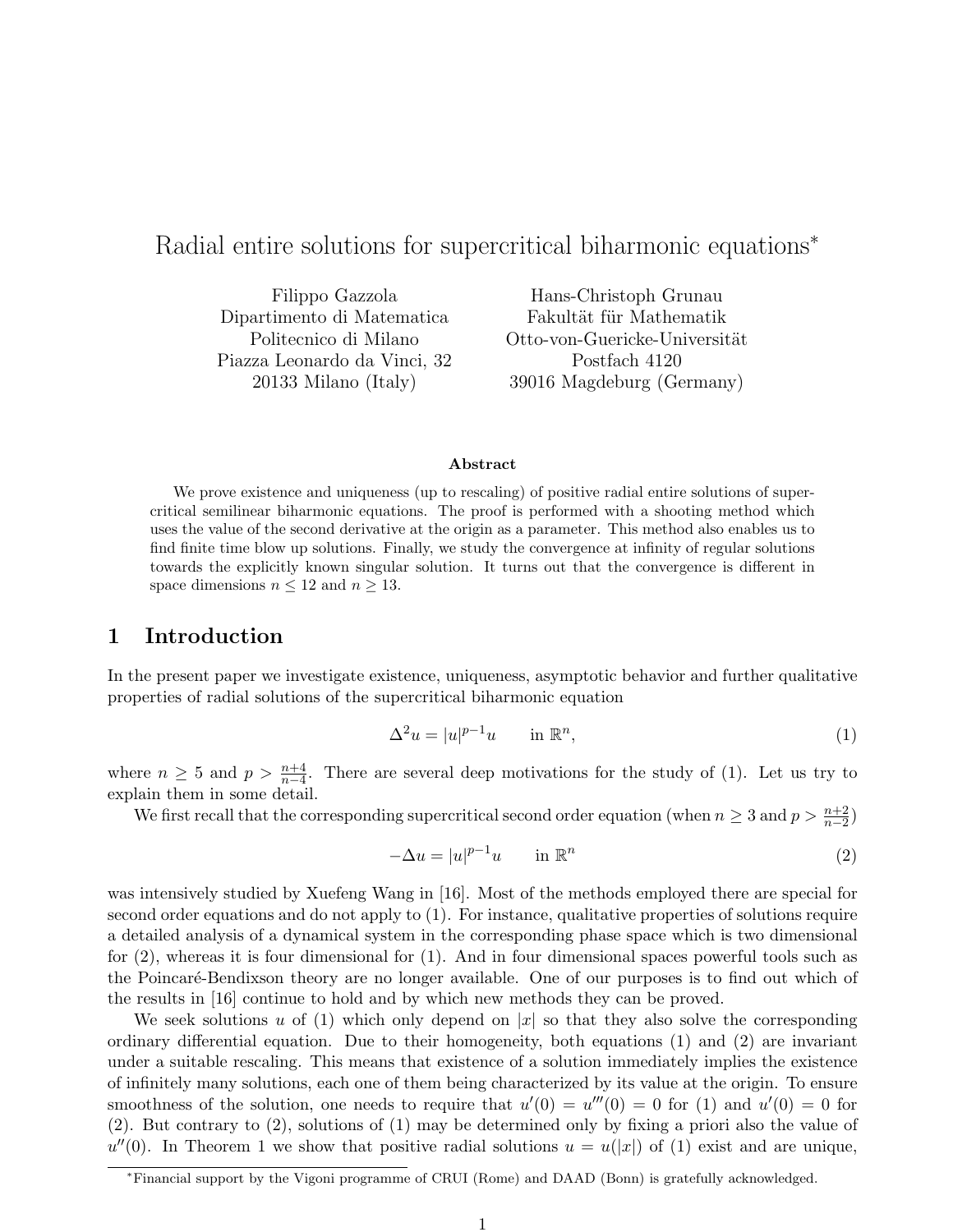up to rescaling. The proof is performed with a shooting method which uses as a free parameter the "shooting concavity", namely the initial second derivative  $u''(0)$ . Clearly, (2) has no free parameter since one has just to fix the rescaling parameter  $u(0)$ .

Theorem 2 highlights further differences between (1) and (2). Firstly, it states that the shooting concavity  $u''(0)$  enables to find both positive and negative finite time blow up solutions for (1). Since no free parameter is available, no such solutions exist for  $(2)$ . Secondly, Theorem 2 shows that no Lyapunov functional may exist for the ordinary differential equation corresponding to (1). On the contrary, a quite helpful Lyapunov functional does exist for (2).

In Section 6 we transform (1) into an autonomous ordinary differential equation and, by exploiting the supercriticality assumption, we construct an energy functional which (of course!) is not necessarily globally monotone but which has the crucial feature of being strictly decreasing on critical points of the solution. This fact, combined with several fine estimates, enables us to prove Theorem 3, namely that positive radial entire solutions of (1) behave asymptotically as  $|x| \to \infty$  like the (positive) singular solution  $u_s(x) := C|x|^{-4/(p-1)}$  which solves (1) in  $\mathbb{R}^n \setminus \{0\}$  for a suitable value of  $C > 0$ . In other words, we show that any entire positive radial solution  $u = u(|x|)$  of (1) satisfies

$$
\lim_{|x| \to \infty} |x|^{4/(p-1)} u(|x|) = C \tag{3}
$$

for some fixed  $C > 0$ . Although this result is similar to that obtained in [16] for (2), its proof is completely different.

The following step is to find out whether the convergence in (3) occurs monotonically or with oscillations. To this end, we perform a stability analysis for the singular solution  $u_s$ . It turns out that for dimensions  $n \geq 13$  a new critical exponent  $p_c > \frac{n+4}{n-4}$  $\frac{n+4}{n-4}$  arises. The stable manifold behaves differently for  $n \leq 12$  and  $p > \frac{n+4}{n-4}$  or  $n \geq 13$  and  $\frac{n+4}{n-4} < p < p_c$  on the one hand, and for  $n \geq 13$  and  $p \geq p_c$  on the other hand. In Section 4 we show that strong hints give the feeling that oscillations occur in the former situation. On the other hand, in Theorem 4 we prove that monotone convergence occurs in (3) whenever  $n \geq 13$  and  $p > p_c$ . In what follows, the notion "subcritical" and "supercritical" always refers to this new critical exponent  $p_c$ . Our results still leave open some questions, which we describe in detail in Open Problems 1–3.

Finally, let us mention that our results may also shed some light on related problems in the unit ball  $B \subset \mathbb{R}^n$ . For both the cases  $L = -\Delta$  and  $L = \Delta^2$ , consider the equation

$$
Lu = \lambda (1+u)^p \qquad \text{in } B \tag{4}
$$

where  $\lambda > 0$ . We complement (4) with homogeneous Dirichlet boundary conditions ( $u = 0$  if  $L = -\Delta$ and  $u = |\nabla u| = 0$  if  $L = \Delta^2$ ). When  $L = -\Delta$ , it is known [10, Théorème 4] that the extremal solution u<sup>\*</sup> (corresponding to the largest value of  $\lambda$  for which (4) admits a positive solution) is bounded for all n and p which give rise to regular solutions of  $(1)$  oscillating around the singular solution, see [16, Proposition 3.7]. For the remaining values of n and p (when no oscillation occurs in (1)), it is known [3] that  $u^*$  is unbounded. When  $L = \Delta^2$ , similar results are not known due to several serious obstructions which arise. For instance, the singular solution of (4) cannot be explicitly determined, see [1, 2]. Moreover, the link with remainder terms in Hardy inequality discovered in [3] seems to fail for higher order problems [5]. Nevertheless, the results of the present paper enable us to conjecture that, when  $L = \Delta^2$ , extremal solutions of (4) are unbounded if and only if  $n \ge 13$  and  $p \ge p_c$ .

This paper is organized as follows. In next section, we state our main results. In Section 3 we transform equation (1) first into an autonomous equation and subsequently into an autonomous system. In Section 4 we study the autonomous system in the "subcritical" case  $(n+4)/(n-4) < p < p_c$ . Finally, Sections 5, 6, 7 and 8 are devoted to the proofs of the results.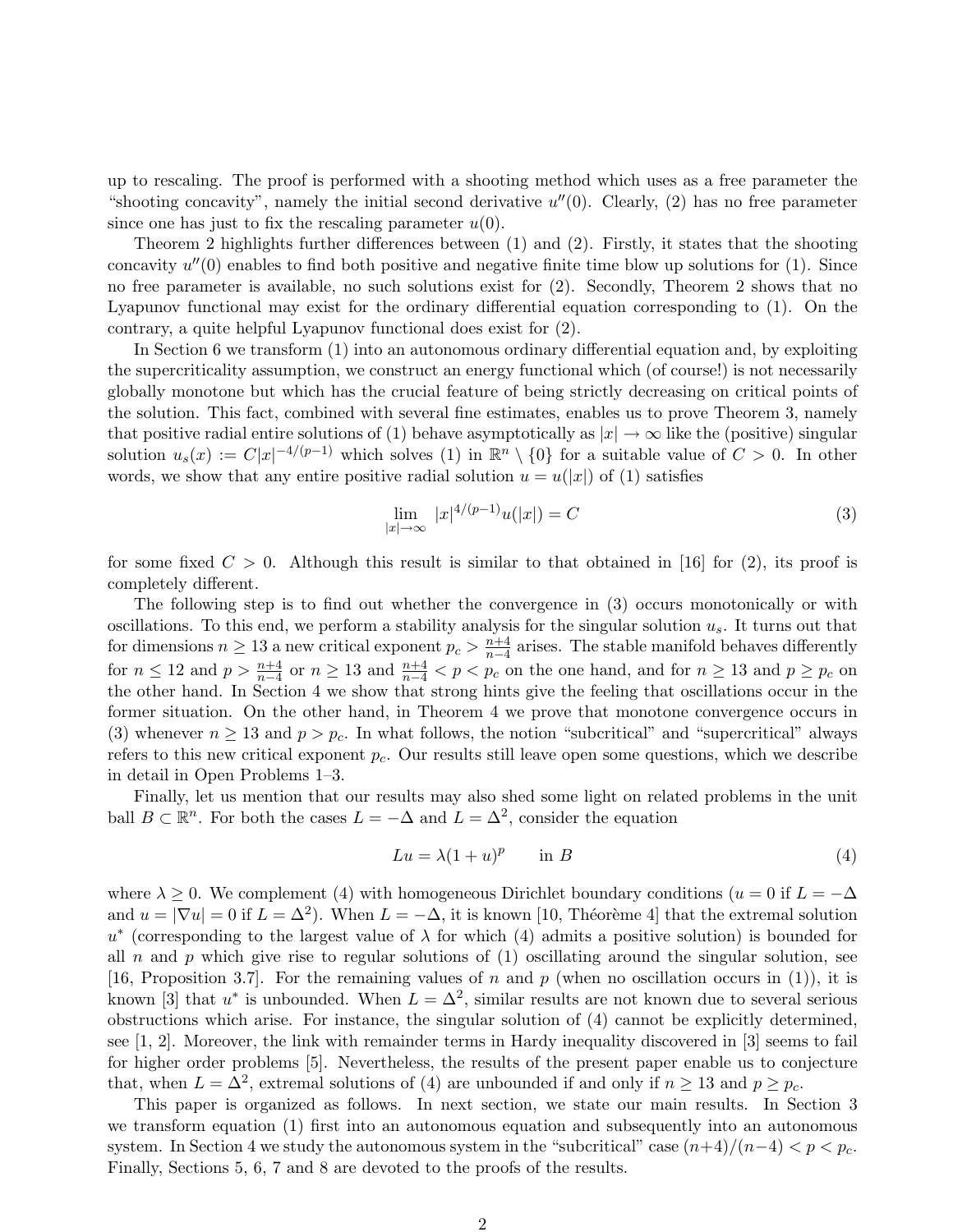### 2 Results

An existence result, which covers the equation (1), was given first by Serrin and Zou [14]. In Section 5, we give a different proof which is perhaps simpler and more suitable for our purposes. Moreover, we show uniqueness and complement these results with some information on the qualitative behavior of the solution.

**Theorem 1.** Let  $n \geq 5$  and assume that  $p > \frac{n+4}{n-4}$ . Then, for any  $a > 0$  the equation

$$
\Delta^2 u = u^p \qquad in \ \mathbb{R}^n \tag{5}
$$

admits a unique radial positive solution  $u = u(r)$   $(r = |x|)$  such that  $u(0) = a$  and  $u(r) \to 0$  as  $r \to \infty$ . Moreover, u satisfies:

(i)  $u'(r) < 0$  for all  $r > 0$ .

- (ii)  $\Delta u(r) < 0$  for all  $r > 0$ .
- (iii)  $(\Delta u)'(r) > 0$  for all  $r > 0$ .

The solutions in Theorem 1 are constructed by means of a shooting method. We keep  $u(0)$  fixed, say  $u(0) = 1$ , and look for solutions  $u<sub>\gamma</sub>$  of the initial value problem over  $[0, \infty)$ :

$$
u_{\gamma}^{iv}(r) + \frac{2(n-1)}{r}u_{\gamma}'''(r) + \frac{(n-1)(n-3)}{r^2}u_{\gamma}''(r) - \frac{(n-1)(n-3)}{r^3}u_{\gamma}'(r) = |u_{\gamma}(r)|^{p-1}u_{\gamma}(r)
$$
  

$$
u_{\gamma}(0) = 1 , \qquad u_{\gamma}'(0) = u_{\gamma}'''(0) = 0 , \qquad u_{\gamma}''(0) = \gamma < 0 ,
$$
 (6)

which is the radial version of equation (1). Then, one has the following behavior with respect to the parameter  $\gamma$ :

**Theorem 2.** There exists a unique  $\overline{\gamma} < 0$  such that the solution  $\overline{u}$  of (6) (for  $\gamma = \overline{\gamma}$ ) exists on the whole interval  $[0, \infty)$ , is positive everywhere and vanishes at infinity.

If  $\gamma < \overline{\gamma}$ , there exist  $0 < R_1 < R_2 < \infty$  such that  $u_{\gamma}(R_1) = 0$  and  $\lim_{r \to R_2} u_{\gamma}(r) = -\infty$ .

If  $\gamma > \overline{\gamma}$ , there exist  $0 < R_1 < R_2 < \infty$  such that  $u'_{\gamma}(r) < 0$  for  $r \in (0, R_1)$ ,  $u'_{\gamma}(R_1) = 0$ ,  $u'_{\gamma}(r) > 0$ for  $r \in (R_1, R_2)$  and  $\lim_{r \to R_2} u_{\gamma}(r) = +\infty$ .

Theorem 2 shows that entire radial solutions of (1) are necessarily of one sign so that, in what follows, we restrict our attention to positive solutions. It is a simple observation that a positive singular solution  $u_s$  of (5) is given by

$$
u_s(r) = K_0^{1/(p-1)} r^{-4/(p-1)},
$$
\n(7)

where

$$
K_0 = \frac{8}{(p-1)^4} \left[ (n-2)(n-4)(p-1)^3 + 2(n^2 - 10n + 20)(p-1)^2 - 16(n-4)(p-1) + 32 \right].
$$

In contrast with the second order equation (2) discussed in [16], a priori the entire solutions of (5) found in Theorem 1 may have faster decay than the singular solution, see the discussion in Section 6. However, by transforming equation (6) into an autonomous  $4 \times 4$  system and by means of a careful analysis of a suitable energy functional and of corresponding integrability properties, we succeed in proving the following result:

**Theorem 3.** Let  $n \geq 5$  and assume that  $p > \frac{n+4}{n-4}$ . Let  $u = u(r)$  be a positive regular radial entire solution of  $(5)$  and let  $u_s$  be as in  $(7)$ . Then,

$$
u(r) < \left(\frac{p+1}{2}\right)^{1/(p-1)} u_s(r) \quad \text{for all } r \ge 0
$$
 (8)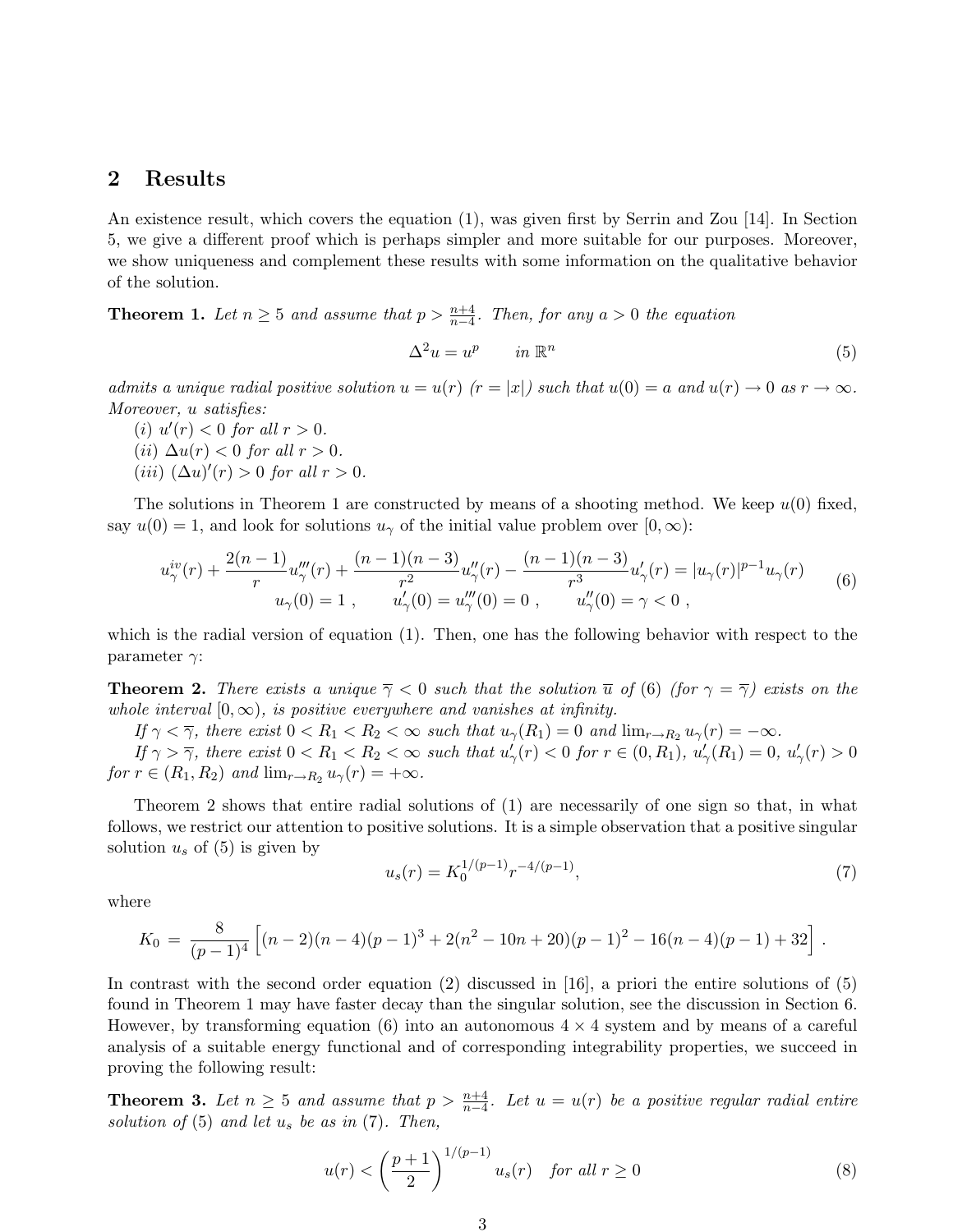and

$$
\lim_{r \to \infty} \frac{u(r)}{u_s(r)} = 1.
$$
\n(9)

We now wish to describe in which way (9) occurs. To this end, in Section 7 we perform a stability analysis of the singular solution  $u_s$ . It turns out that for dimensions  $n \geq 13$  a new critical exponent  $p_c > \frac{n+4}{n-4}$  $\frac{n+4}{n-4}$  becomes important:

**Theorem 4.** For all  $n \geq 13$  there exists  $p_c > \frac{n+4}{n-4}$  $\frac{n+4}{n-4}$  such that if  $p > p_c$  and if u is a regular positive radial entire solution of (5), then  $u(r) - K_0^{1/(p-1)}$  $\int_0^{1/(p-1)} r^{-4/(p-1)}$  does not change sign infinitely many times.

The number  $p_c$  is the unique value of  $p > \frac{n+4}{n-4}$  such that

$$
-(n-4)(n^3 - 4n^2 - 128n + 256)(p-1)^4 + 128(3n-8)(n-6)(p-1)^3
$$
  
+256(n<sup>2</sup> - 18n + 52)(p-1)<sup>2</sup> - 2048(n-6)(p-1) + 4096 = 0.

In Proposition 1 we show that  $n \mapsto p_c$  is decreasing for  $n \geq 13$  and tends to 1 as  $n \to \infty$ .

Theorem 4 is a partial result concerning the "supercritical" case  $p > p_c$ ,  $n \ge 13$ . Section 4 is devoted to the discussion of the "subcritical" case.

### 3 An autonomous system

In radial coordinates  $r = |x|$ , equation (5) reads

$$
u^{iv}(r) + \frac{2(n-1)}{r}u'''(r) + \frac{(n-1)(n-3)}{r^2}u''(r) - \frac{(n-1)(n-3)}{r^3}u'(r) = u^p(r) \qquad r \in [0, \infty).
$$
 (10)

Our purpose here is to transform (10) first into an autonomous equation and, subsequently, into an autonomous system. For some of the estimates which follow, it is convenient to rewrite the original assumption  $p > \frac{n+4}{n-4}$  as

$$
(n-4)(p-1) > 8.
$$
 (11)

Inspired by the proof of  $[16,$  Proposition 3.7 (see also  $[6, 8]$ ) we set

$$
u(r) = r^{-4/(p-1)} v(\log r) \quad (r > 0) , \qquad v(t) = e^{4t/(p-1)} u(e^t) \quad (t \in \mathbb{R}) . \tag{12}
$$

Tedious calculations then show that

r

$$
\frac{u'(r)}{r^3} = r^{-4p/(p-1)} \left[ v'(t) - \frac{4}{p-1} v(t) \right],
$$
\n
$$
\frac{u''(r)}{r^2} = r^{-4p/(p-1)} \left[ v''(t) - \frac{p+7}{p-1} v'(t) + \frac{4(p+3)}{(p-1)^2} v(t) \right],
$$
\n
$$
\frac{u'''(r)}{r} = r^{-4p/(p-1)} \left[ v'''(t) - \frac{3(p+3)}{p-1} v''(t) + \frac{2(p^2+10p+13)}{(p-1)^2} v'(t) - \frac{8(p+1)(p+3)}{(p-1)^3} v(t) \right],
$$
\n
$$
u^{iv}(r) = r^{-4p/(p-1)} \left[ v^{iv}(t) - \frac{2(3p+5)}{p-1} v'''(t) + \frac{11p^2+50p+35}{(p-1)^2} v''(t) - \frac{2(3p^3+35p^2+65p+25)}{(p-1)^3} v'(t) + \frac{8(p+1)(p+3)(3p+1)}{(p-1)^4} v(t) \right].
$$
\n(13)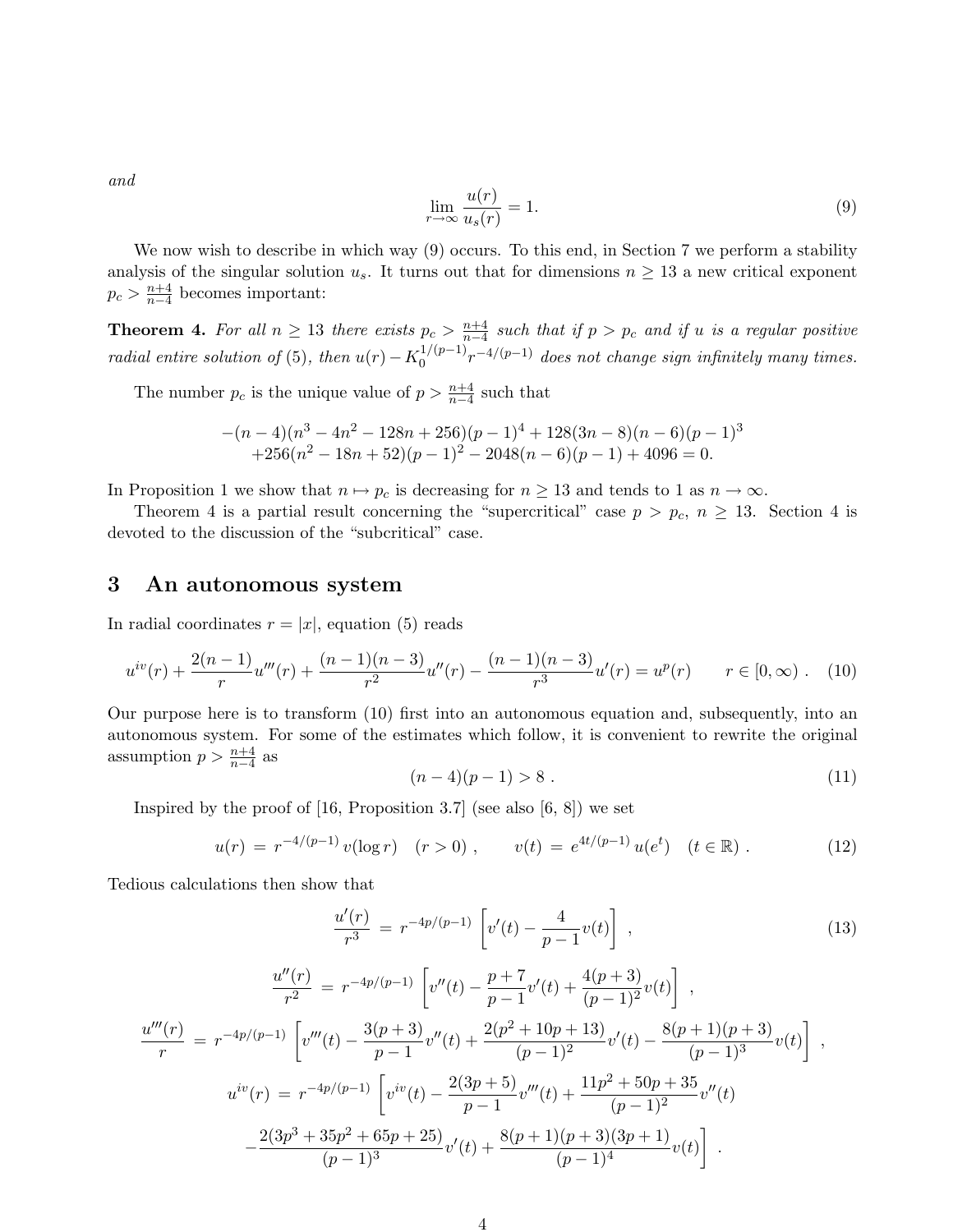Therefore, after the change (12), equation (10) may be rewritten as

$$
v^{iv}(t) + K_3 v'''(t) + K_2 v''(t) + K_1 v'(t) + K_0 v(t) = v^p(t) \qquad t \in \mathbb{R} ,
$$
\n(14)

where the constants  $K_i = K_i(n, p)$   $(i = 0, ..., 3)$  are given by

$$
K_0 = \frac{8}{(p-1)^4} \left[ (n-2)(n-4)(p-1)^3 + 2(n^2 - 10n + 20)(p-1)^2 - 16(n-4)(p-1) + 32 \right],
$$
  
\n
$$
K_1 = -\frac{2}{(p-1)^3} \left[ (n-2)(n-4)(p-1)^3 + 4(n^2 - 10n + 20)(p-1)^2 - 48(n-4)(p-1) + 128 \right],
$$
  
\n
$$
K_2 = \frac{1}{(p-1)^2} \left[ (n^2 - 10n + 20)(p-1)^2 - 24(n-4)(p-1) + 96 \right],
$$
  
\n
$$
K_3 = \frac{2}{p-1} \left[ (n-4)(p-1) - 8 \right].
$$

By using (11), it is not difficult to show that  $K_1 = K_3 = 0$  if  $p = \frac{n+4}{n-4}$  $\frac{n+4}{n-4}$  and that

$$
K_0 > 0
$$
,  $K_1 < 0$ ,  $K_3 > 0$   $\forall n \ge 5$ ,  $p > \frac{n+4}{n-4}$ . (15)

On the other hand, the sign of  $K_2$  depends on n and p. We emphasize that the sign of  $K_1$  and  $K_3$  is due to assumption (11) and will be essentially exploited in the proof of Theorem 3, see also the proof of Lemma 6.

Note that (14) admits the two constant solutions  $v_0 \equiv 0$  and  $v_s \equiv K_0^{1/(p-1)}$  which, by (12), correspond to the following solutions of (10):

$$
u_0(r) \equiv 0
$$
,  $u_s(r) = \frac{K_0^{1/(p-1)}}{r^{4/(p-1)}}$ .

We now write (14) as a system in  $\mathbb{R}^4$ . By (13) we have

$$
u'(r) = 0 \quad \Longleftrightarrow \quad v'(t) = \frac{4}{p-1}v(t) .
$$

This fact suggests us to define

$$
w_1(t) = v(t)
$$
,  $w_2(t) = v'(t) - \frac{4}{p-1}v(t)$ ,  $w_3(t) = v''(t) - \frac{4}{p-1}v'(t)$ ,  $w_4(t) = v'''(t) - \frac{4}{p-1}v''(t)$ 

so that (14) becomes

$$
\begin{cases}\nw_1'(t) = \frac{4}{p-1}w_1(t) + w_2(t) \\
w_2'(t) = w_3(t) \\
w_3'(t) = w_4(t) \\
w_4'(t) = C_2w_2(t) + C_3w_3(t) + C_4w_4(t) + w_1^p(t)\n\end{cases} (16)
$$

where

$$
C_m = -\sum_{k=m-1}^{4} \frac{K_k 4^{k+1-m}}{(p-1)^{k+1-m}} \qquad \text{for } m = 1, 2, 3, 4 \qquad \text{with } K_4 = 1. \tag{17}
$$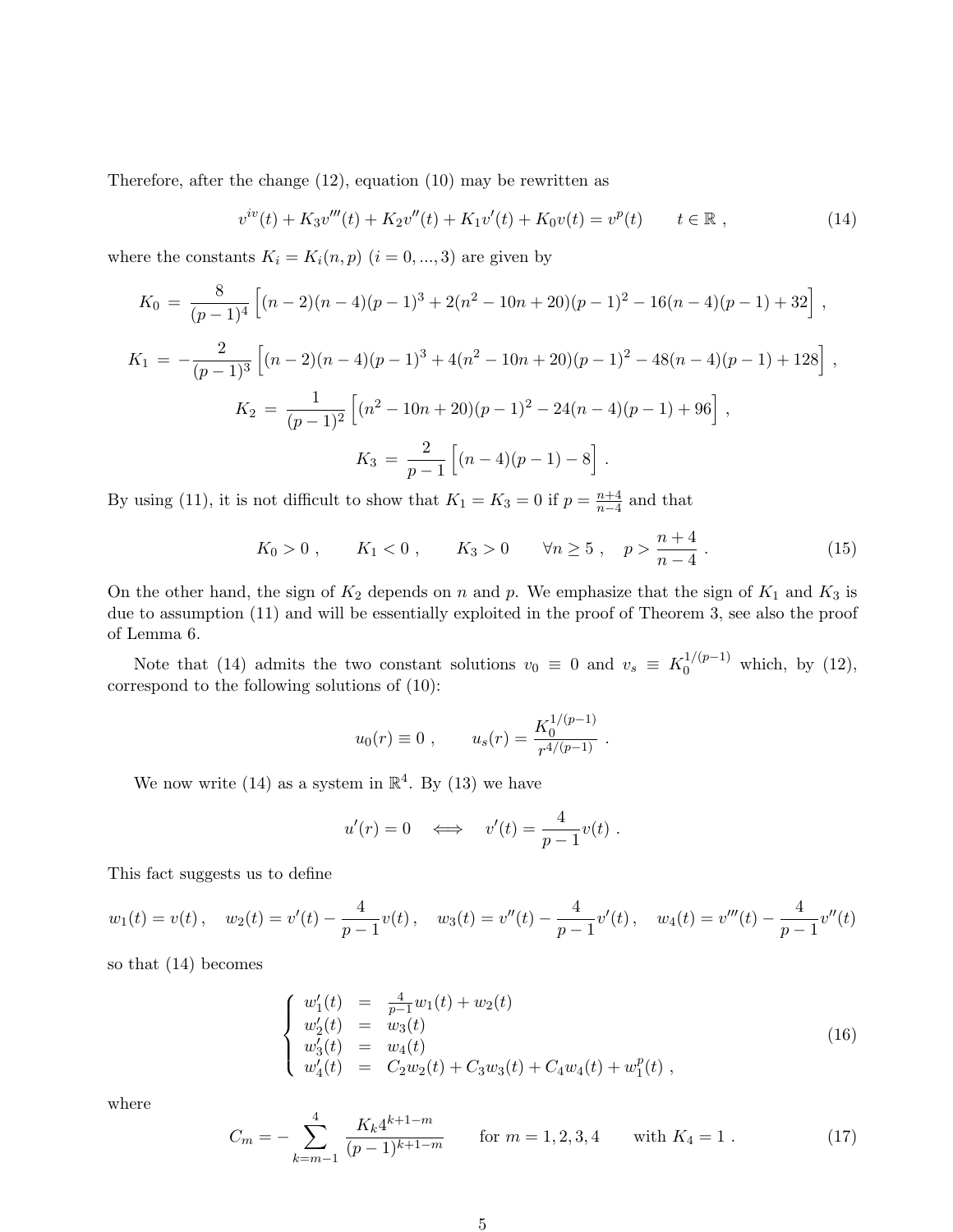This gives first that  $C_1 = 0$  so that the term  $C_1w_1(t)$  does not appear in the last equation of (16). Moreover, we have the explicit formulae:

$$
C_2 = \frac{2}{(p-1)^3} \left[ (n-2)(n-4)(p-1)^3 + 2(n^2 - 10n + 20)(p-1)^2 - 16(n-4)(p-1) + 32 \right] = \frac{p-1}{4} K_0,
$$
  
\n
$$
C_3 = -\frac{1}{(p-1)^2} \left[ (n^2 - 10n + 20)(p-1)^2 - 16(n-4)(p-1) + 48 \right],
$$
  
\n
$$
C_4 = -\frac{2}{p-1} \left[ (n-4)(p-1) - 6 \right].
$$

System (16) has the two stationary points (corresponding to  $v_0$  and  $v_s$ )

$$
O(0,0,0,0)
$$
 and  $P(K_0^{1/(p-1)}, -\frac{4}{p-1}K_0^{1/(p-1)}, 0,0)$ .

Let us consider first the "regular point"  $O$ . The linearized matrix at  $O$  is

$$
M_O = \left(\begin{array}{cccc} \frac{4}{p-1} & 1 & 0 & 0\\ 0 & 0 & 1 & 0\\ 0 & 0 & 0 & 1\\ 0 & C_2 & C_3 & C_4 \end{array}\right)
$$

and the characteristic polynomial is

$$
\lambda \mapsto \lambda^4 + K_3 \lambda^3 + K_2 \lambda^2 + K_1 \lambda + K_0.
$$

Then, according to MAPLE, the eigenvalues are given by

$$
\lambda_1 = 2\frac{p+1}{p-1},
$$
,  $\lambda_2 = \frac{4}{p-1},$ ,  $\lambda_3 = \frac{4p}{p-1} - n,$ ,  $\lambda_4 = 2\frac{p+1}{p-1} - n.$ 

Since we assume that  $p > \frac{n+4}{n-4} > \frac{n}{n-4} > \frac{n+2}{n-2}$  $\frac{n+2}{n-2}$ , we have

$$
\lambda_1 > \lambda_2 > 0 > \lambda_3 > \lambda_4.
$$

This means that O is a hyperbolic point and that both the stable and the unstable manifolds are two-dimensional. This is the same situation as in the exponential case (see [1]) and except for  $\lambda_2$  it seems as if one could perform a formal limit  $p \to \infty$ .

Around the "singular point"  $P$  the linearized matrix of the system  $(16)$  is given by

$$
M_P = \begin{pmatrix} \frac{4}{p-1} & 1 & 0 & 0 \\ 0 & 0 & 1 & 0 \\ 0 & 0 & 0 & 1 \\ pK_0 & C_2 & C_3 & C_4 \end{pmatrix} .
$$
 (18)

The corresponding characteristic polynomial is

$$
\nu \mapsto \nu^4 + K_3 \nu^3 + K_2 \nu^2 + K_1 \nu + (1 - p)K_0
$$

and the eigenvalues are given by

$$
\nu_1 = \frac{N_1 + \sqrt{N_2 + 4\sqrt{N_3}}}{2(p-1)},
$$
  
\n
$$
\nu_2 = \frac{N_1 - \sqrt{N_2 + 4\sqrt{N_3}}}{2(p-1)},
$$
  
\n
$$
\nu_3 = \frac{N_1 + \sqrt{N_2 - 4\sqrt{N_3}}}{2(p-1)},
$$
  
\n
$$
\nu_4 = \frac{N_1 - \sqrt{N_2 - 4\sqrt{N_3}}}{2(p-1)},
$$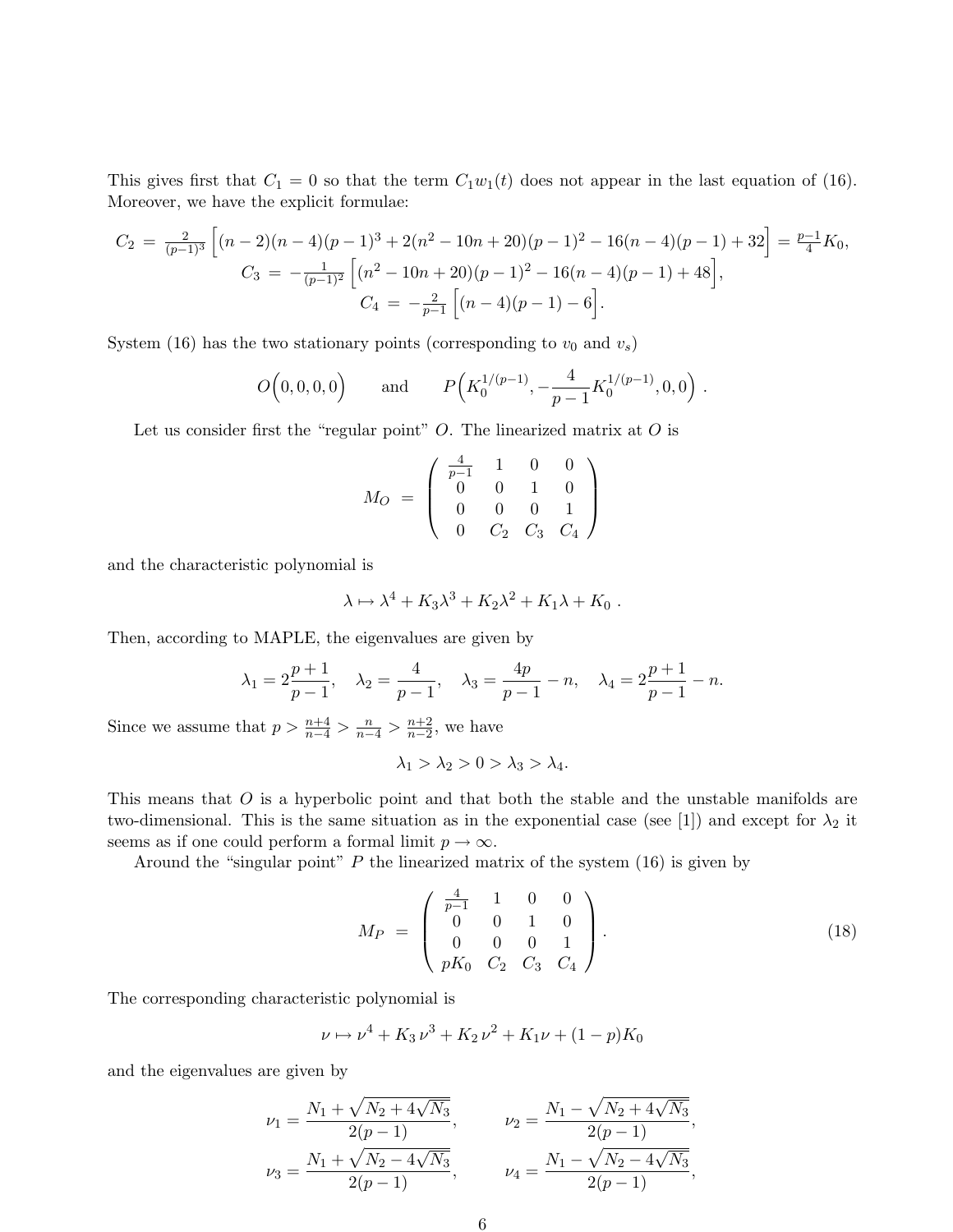where

$$
N_1 := -(n-4)(p-1) + 8, \qquad N_2 := (n^2 - 4n + 8)(p-1)^2,
$$
  
\n
$$
N_3 := (9n - 34)(n-2)(p-1)^4 + 8(3n - 8)(n - 6)(p-1)^3
$$
  
\n
$$
+ (16n^2 - 288n + 832)(p-1)^2 - 128(n-6)(p-1) + 256.
$$

The stability of the stationary point  $P$  is described by the following

**Proposition 1.** Assume that  $p > \frac{n+4}{n-4}$ . (i) For any  $n \geq 5$  we have  $\nu_1, \nu_2 \in \mathbb{R}$  and  $\nu_2 < 0 < \nu_1$ . (ii) For any  $5 \le n \le 12$  we have  $\nu_3, \nu_4 \notin \mathbb{R}$  and  $\text{Re}\,\nu_3 = \text{Re}\,\nu_4 < 0$ . (iii) For any  $n \geq 13$  there exists  $p_c > \frac{n+4}{n-4}$  $\frac{n+4}{n-4}$  such that:  $-$  if  $p < p_c$ , then  $\nu_3, \nu_4 \notin \mathbb{R}$  and  $\text{Re}\,\nu_3 = \text{Re}\,\nu_4 < 0$ . – if  $p = p_c$ , then  $\nu_3, \nu_4 \in \mathbb{R}$  and  $\nu_4 = \nu_3 < 0$ .  $-$  if  $p > p_c$ , then  $\nu_3, \nu_4 \in \mathbb{R}$  and  $\nu_4 < \nu_3 < 0$ . The number  $p_c$  is the unique value of  $p > \frac{n+4}{n-4}$  such that  $-(n-4)(n^3-4n)$  $2^2 - 128n + 256$  $(p-1)^4 + 128(3n-8)(n-6)(p-1)^3$ 

$$
(n-4)(n^3 - 4n^2 - 128n + 256)(p-1)^3 + 128(3n-8)(n-6)(p-1)^3
$$
  
+256(n<sup>2</sup> - 18n + 52)(p-1)<sup>2</sup> - 2048(n-6)(p-1) + 4096 = 0.

The function  $n \mapsto p_c$  is strictly decreasing and approaches 1 as  $n \to \infty$ .

Proof. See Section 8. <del>◯</del>

According to Proposition 1, in any case we have

 $\nu_1 > 0, \quad \nu_2 < 0, \quad \text{Re}\,\nu_{3/4} < 0.$ 

This means that P has a three dimensional stable manifold and a one dimensional unstable manifold (as in the exponential case).

Remark 1. Consider the function

$$
\phi(x) := x^4 + K_3 x^3 + K_2 x^2 + K_1 x \tag{19}
$$

We have  $\phi(0) = 0$  and  $\phi'(0) = K_1 < 0$  for every n and p. Moreover, by the previous analysis around the point O, we know that the equation  $\phi(x) = -K_0$  always has 4 real solutions, 2 positive and 2 negative. By these facts we deduce that the graphic of  $\phi$  has the shape of W with two local minima (one positive, one negative) at level below  $-K_0$  and the unique local maximum (negative) at strictly positive level. In particular, for any  $-K_0 \leq \gamma \leq 0$ , the equation  $\phi(x) = \gamma$  has 4 real solutions. Finally, note that the level of the local maximum of  $\phi$  coincides with  $(p-1)K_0$  if and only if  $p = p_c$ .

### 4 Observations on the stable manifold of  $P$  and open problems

Let u denote a regular positive entire radial solution of  $(5)$ , let v be defined according to  $(12)$  so that Let u denote a regular positive entire radial solution of (5), let v be defined according to (12) so that<br>it solves (14), and let  $\mathbf{w}(t) = (w_1(t), w_2(t), w_3(t), w_4(t))$  be the vector solution of the corresponding first order system (16).

We first state a general result which holds for any entire regular solution:

**Proposition 2.** We assume that u is an entire regular positive radial solution of (5) and that  $w =$  $(w_1, w_2, w_3, w_4)$  is the corresponding solution of system (16). Then,

$$
\lim_{t \to \infty} \mathbf{w}(t) = P.
$$

In particular, the trajectory  $\bf{w}$  is on the stable manifold of P.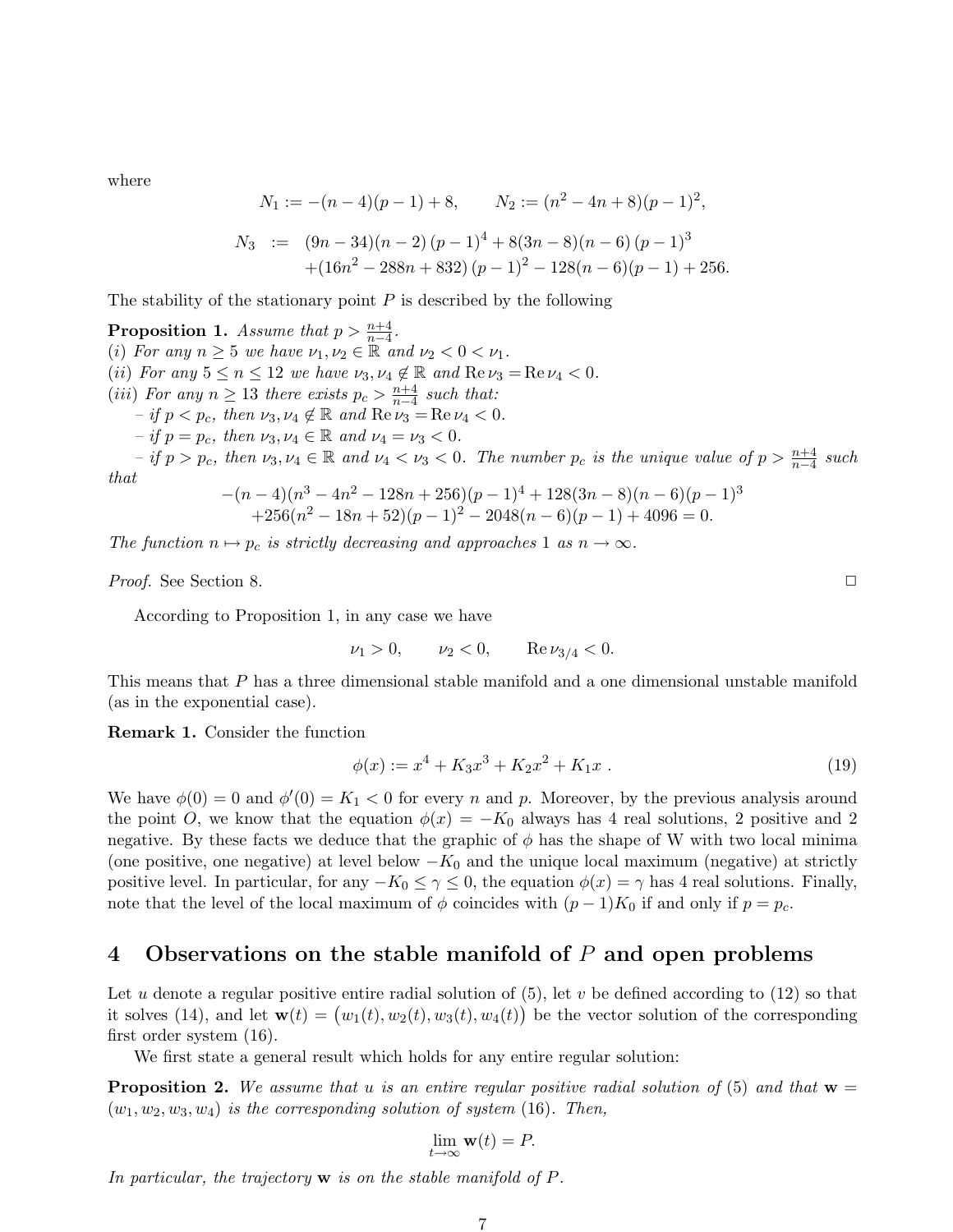Proof. See Section 8. <del>◯</del>

By Proposition 2 we know that  $w$  is on the stable manifold of the singular point P while Theorem 4 gives information on the nonoscillatory behavior of u around the singular solution  $u_s$  in the "supercritical" case. In this section, we refer to the new critical exponent  $p_c$  arising in Proposition 1. Here, we are interested in the (presumably) oscillatory behavior in the "subcritical" case, i.e. in what follows we assume: ´

$$
n \le 12 \qquad \text{or} \qquad \left(n \ge 13 \text{ and } \frac{n+4}{n-4} < p < p_c\right). \tag{20}
$$

We study the relative position of the hyperplane

$$
H := \{ \mathbf{w} \in \mathbb{R}^4 : w_1 = K_0^{1/(p-1)} \}
$$

with respect to the tangential plane of the oscillatory component of the stable manifold

$$
OS := \{ s\mathbf{x} + t\mathbf{y} : s, t \in \mathbb{R} \}.
$$

Here  $x \pm iy$  denotes eigenvectors of the matrix  $M_P$  defined in (18) corresponding to the nonreal eigenvalues  $\nu_3, \nu_4$ .

**Proposition 3.** The hyperplane H and the plane  $P + OS$  intersect transversally, i.e.

$$
P + OS \not\subset H.
$$

Proof. See Section 8. <del>◯</del>

**Open Problem 1.** Since we have that  $\nu_2 < \text{Re}\nu_{3/4} < 0$  we know that all trajectories of system  $(16)$  which are in the stable manifold of P are eventually tangential to OS, except the trajectory being tangential to the eigenvector corresponding to  $\nu_2$ . By Proposition 3 we may conclude that all these trajectories have infinitely many intersections with the hyperplane  $H$ . If the trajectory  $\bf{w}$ corresponding to the solution  $u$  is among these, then we would have shown:

For  $t \to \infty$ , the first component  $v(t) = w_1(t)$  attains infinitely many times the value  $K_0^{1/(p-1)}$  $\int_0^{\frac{1}{r}}$  so that for r near  $\infty$ ,  $u(r)$  oscillates infinitely often around the singular solution  $u_s$ , provided that the subcriticality assumption (20) is satisfied.

In order to complete the proof of this statement, it "only" remains to show that at  $\infty$ ,  $t \mapsto \mathbf{w}(t)$  is not tangential to an eigenvector corresponding to  $\nu_2$ . For this it would suffice to identify the trajectories having this property and to see that they are different from  $w$ .

Open Problem 2. Our proof of Theorem 4 relies on a result by Elias [4] which no longer applies when  $p = p_c$ . Nevertheless, we believe that the statement of Theorem 4 also holds true in this limit situation. If one could show that for all  $p > p_c$  the solutions u of (10) are approaching the singular solution  $u_s$  from below, then the same result would presumably also follow for  $p = p_c$  by continuous dependence.

**Open Problem 3.** With the same proof of Theorem 4, one can also show that if  $u_{\alpha}$  and  $u_{\beta}$  are positive radial entire solutions of (5) with shooting levels  $u_{\alpha}(0) = \alpha$  and  $u_{\beta}(0) = \beta$ , then (under the assumptions of Theorem 4)  $u_{\alpha} - u_{\beta}$  in nonoscillatory, i.e. it has at most a finite number of zeroes. A natural question arises whether all these solutions (including the singular one) are *completely ordered*, i.e. they have no crossing at all, and not only eventually.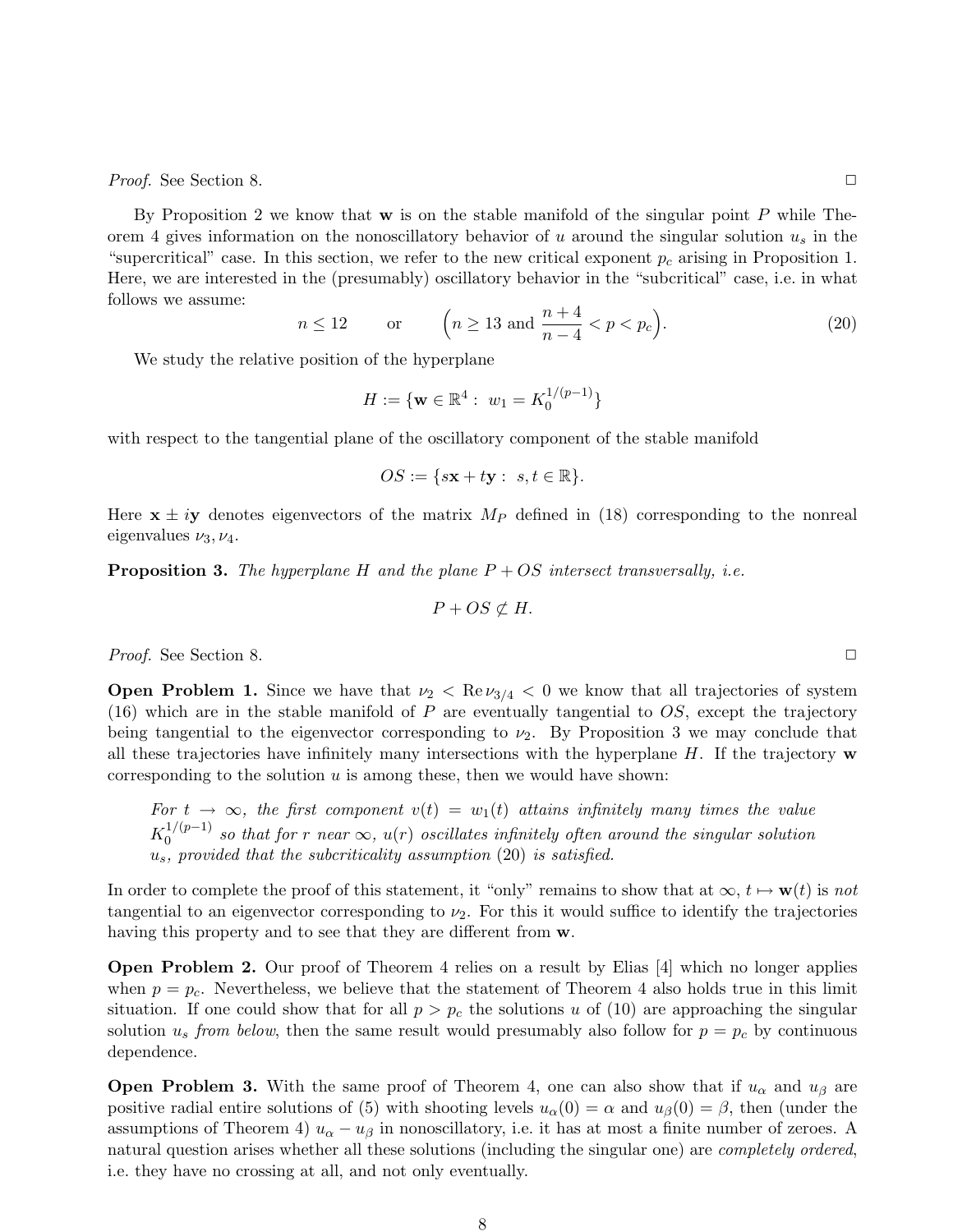### 5 Proof of Theorems 1 and 2

If  $u = u(r)$  is a radial positive solution of (5) such that  $u(0) = 1$  and  $u(r) \to 0$  as  $r \to \infty$ , then

$$
u_a(r) := a u(a^{\frac{p-1}{4}} r) \qquad (a > 0)
$$

is a radial positive solution of (5) such that  $u_a(0) = a$  and  $u_a(r) \to 0$  as  $r \to \infty$ . Therefore, Theorem 1 follows if we prove existence and uniqueness of a solution u satisfying  $u(0) = 1$ .

Existence. In order to prove existence, we apply a shooting method with initial second derivative as parameter. We remark that  $nu''(0) = \Delta u(0)$  and that by l'Hospital's rule

$$
(\Delta u)'(0) = u'''(0) + (n-1)\lim_{r \to 0} \frac{ru''(r) - u'(r)}{r^2} = u'''(0) + \frac{n-1}{2}u'''(0) = \frac{n+1}{2}u'''(0).
$$

This means that the initial conditions in (6) also read as

$$
u(0) = 1 , \t u'(0) = (\Delta u)'(0) = 0 , \t \Delta u(0) = n\gamma < 0 . \t (21)
$$

For all  $\gamma$  < 0, (10)-(21) admits a unique local smooth solution  $u_{\gamma}$  defined on some right neighborhood of  $r = 0$ . Let ½

$$
R_{\gamma} = \begin{cases} +\infty & \text{if } u(r)u'(r) < 0 \quad \forall r > 0\\ \min\{r > 0; \ u(r)u'(r) = 0\} & \text{otherwise.} \end{cases}
$$

From now on we understand that  $u_{\gamma}$  is continued on [0,  $R_{\gamma}$ ). Let

$$
I^+ = \{ \gamma < 0; \ R_\gamma < \infty \, , \ u_\gamma(R_\gamma) = 0 \} \, , \qquad I^- = \{ \gamma < 0; \ R_\gamma < \infty \, , \ u_\gamma'(R_\gamma) = 0 \} \, .
$$

We prove the following statement:

**Lemma 1.** Assume  $p > \frac{n+4}{n-4}$ . If both  $I^+$  and  $I^-$  are nonempty then there exists  $\gamma < 0$  such that  $R_{\gamma} = \infty$ . Moreover,  $u_{\gamma}$  is defined on  $[0, \infty)$  and  $\lim_{r \to \infty} u_{\gamma}(r) = 0$ .

*Proof.* Since  $p \geq \frac{n+4}{n-4}$  $\frac{n+4}{n-4}$ , Pohozaev identity (see e.g. [12, Corollary 1]) tells us that

$$
I^+ \cap I^- = \emptyset \tag{22}
$$

Moreover, by continuous dependence with respect to the variable initial datum  $\gamma$ , we have that

$$
I^{+} \text{ and } I^{-} \quad \text{ are open in } (-\infty, 0) .
$$
 (23)

Combining (22)-(23) with the assumption, we infer that there exists  $\gamma \notin I^+ \cup I^-$ . Then,  $R_{\gamma} = +\infty$ and  $\lim_{r\to\infty} u_\gamma(r)$  exists (recall  $u'_\gamma < 0$ ). Finally, this limit is necessarily 0, since  $u_\gamma$  solves (10).  $\Box$ 

**Remark 2.** A well-known crucial difference arises when  $1 < p < \frac{n+4}{n-4}$ . In such case, by standard critical point theory and rescaling one has that  $I^+ \cap I^- \neq \emptyset$ .

Consider now the Euler equation for Sobolev minimizers (see e.g. [15]):

$$
\begin{cases}\nv^{iv}(r) + \frac{2(n-1)}{r}v'''(r) + \frac{(n-1)(n-3)}{r^2}v''(r) - \frac{(n-1)(n-3)}{r^3}v'(r) = v^{\frac{n+4}{n-4}}(r), & r \ge 0 \\
v(0) = 1, & v'(0) = (\Delta v)'(0) = 0, & \Delta v(0) = n\delta,\n\end{cases}
$$
\n(24)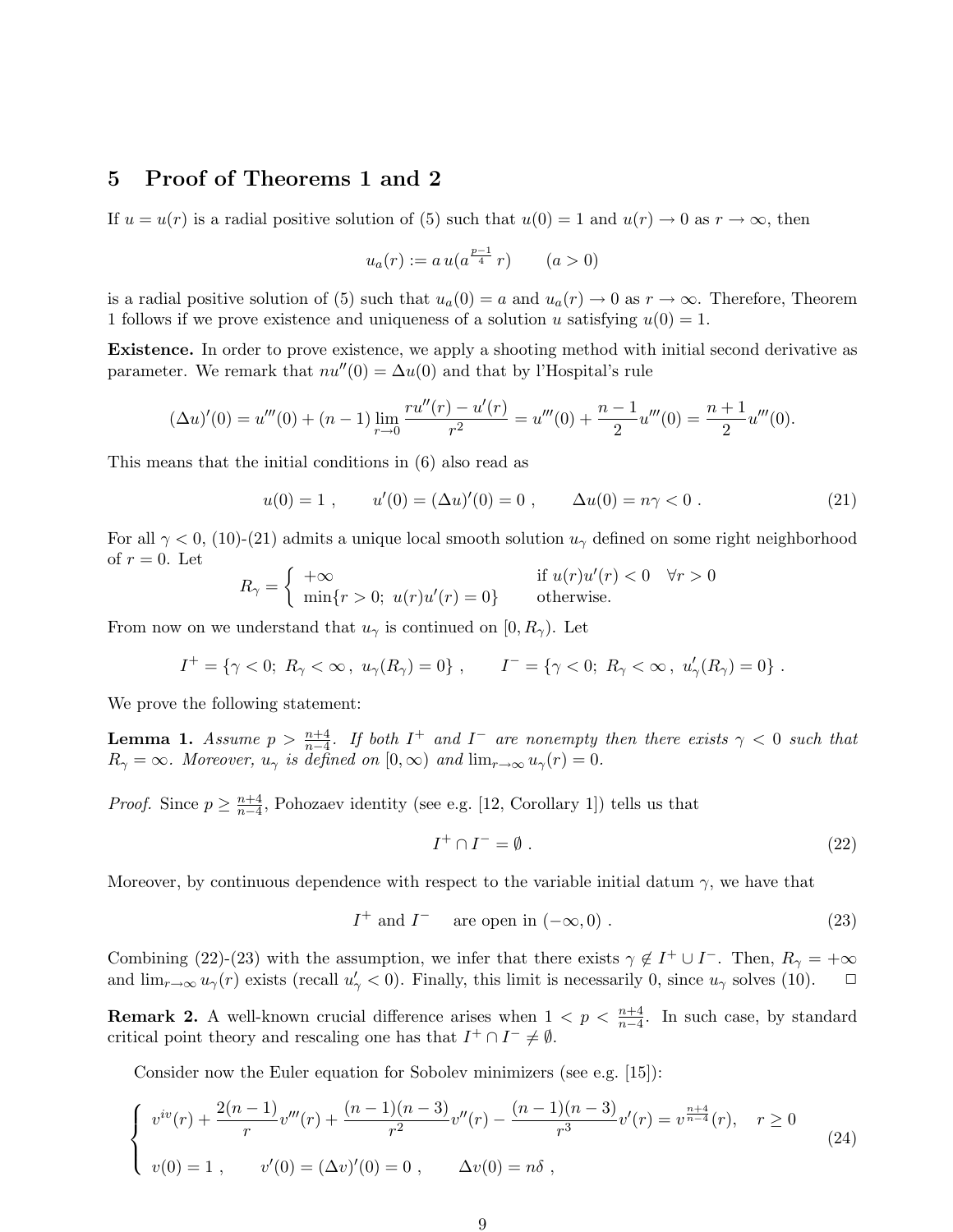where  $\delta < 0$  is chosen in such a way that the unique solution of (24) is given by

$$
v(r) = \frac{\left[n(n^2 - 4)(n - 4)\right]^{\frac{n - 4}{4}}}{\left(\sqrt{n(n^2 - 4)(n - 4)} + r^2\right)^{\frac{n - 4}{2}}}.
$$
\n(25)

This explicit solution will serve as a comparison function for the initial value problem (10)-(21). For this purpose we quote a comparison principle, which has been observed by McKenna-Reichel [9] and which will turn out to be useful also in the proof of uniqueness below:

**Lemma 2.** Assume that  $f : \mathbb{R} \to \mathbb{R}$  is continuous and strictly increasing. Let  $u, v \in C^4([0, R))$  be such that

$$
\begin{cases}\n\forall r \in [0, R): \quad \Delta^2 v(r) - f(v(r)) \ge \Delta^2 u(r) - f(u(r)), \\
v(0) \ge u(0), \quad v'(0) = u'(0) = 0, \quad \Delta v(0) \ge \Delta u(0), \quad (\Delta v)'(0) = (\Delta u)'(0) = 0.\n\end{cases}
$$
\n(26)

Then we have

 $\forall r \in [0, R):$   $v(r) \ge u(r), \quad v'(r) \ge u'(r), \quad \Delta v(r) \ge \Delta u(r), \quad (\Delta v)'(r) \ge (\Delta u)'$  $(27)$ 

Moreover,

(i) the initial point 0 can be replaced by any initial point  $\rho > 0$  if all four initial data are weakly ordered.

(ii) a strict inequality in one of the initial data at  $\rho \geq 0$  or in the differential inequality on  $(\rho, R)$ implies a strict ordering of v, v',  $\Delta v$ ,  $\Delta v'$  and u, u',  $\Delta u$ ,  $\Delta u'$  on  $(\rho, R)$ .

With the aid of this lemma we obtain

**Lemma 3.** Let  $\delta < 0$  be as in (24) and let v be as in (25). Let  $\gamma < \delta$  and let  $u_{\gamma}$  be the local solution of  $(10)-(21)$ . Then, one of the two following facts holds true:

(*i*)  $\gamma \in I^+$ . (ii)  $0 < u<sub>\gamma</sub>(r) < v(r)$  for all  $r > 0$ .

*Proof.* Since  $0 < v \leq 1$  we have

$$
\Delta^2 v - v^p \ge \Delta^2 v - v^{(n+4)/(n-4)} = 0 = \Delta^2 u - |u|^{p-1}u,
$$

as long as u exists. Hence,  $v(r) > u(r)$  and  $0 > v'(r) > u'(r)$  for these  $r > 0$ . Assume that  $\gamma \notin I^+$ . Then it is immediate from Lemma 2 that alternative  $(ii)$  holds true.  $\Box$ 

If the alternative (ii) in Lemma 3 holds true, then the corresponding solution  $u_{\gamma}$  satisfies the requirements of Theorem 1 and existence follows.

If the alternative  $(i)$  in Lemma 3 holds true, in view of Lemma 1, existence is proved once we show that

$$
I^- \neq \emptyset. \tag{28}
$$

To this end, we consider the following Dirichlet problem

$$
\begin{cases}\n\Delta^2 w = \lambda (1+w)^p & \text{in } B \\
w > 0 & \text{in } B \\
w = \frac{\partial w}{\partial n} = 0 & \text{on } \partial B\n\end{cases}
$$
\n(29)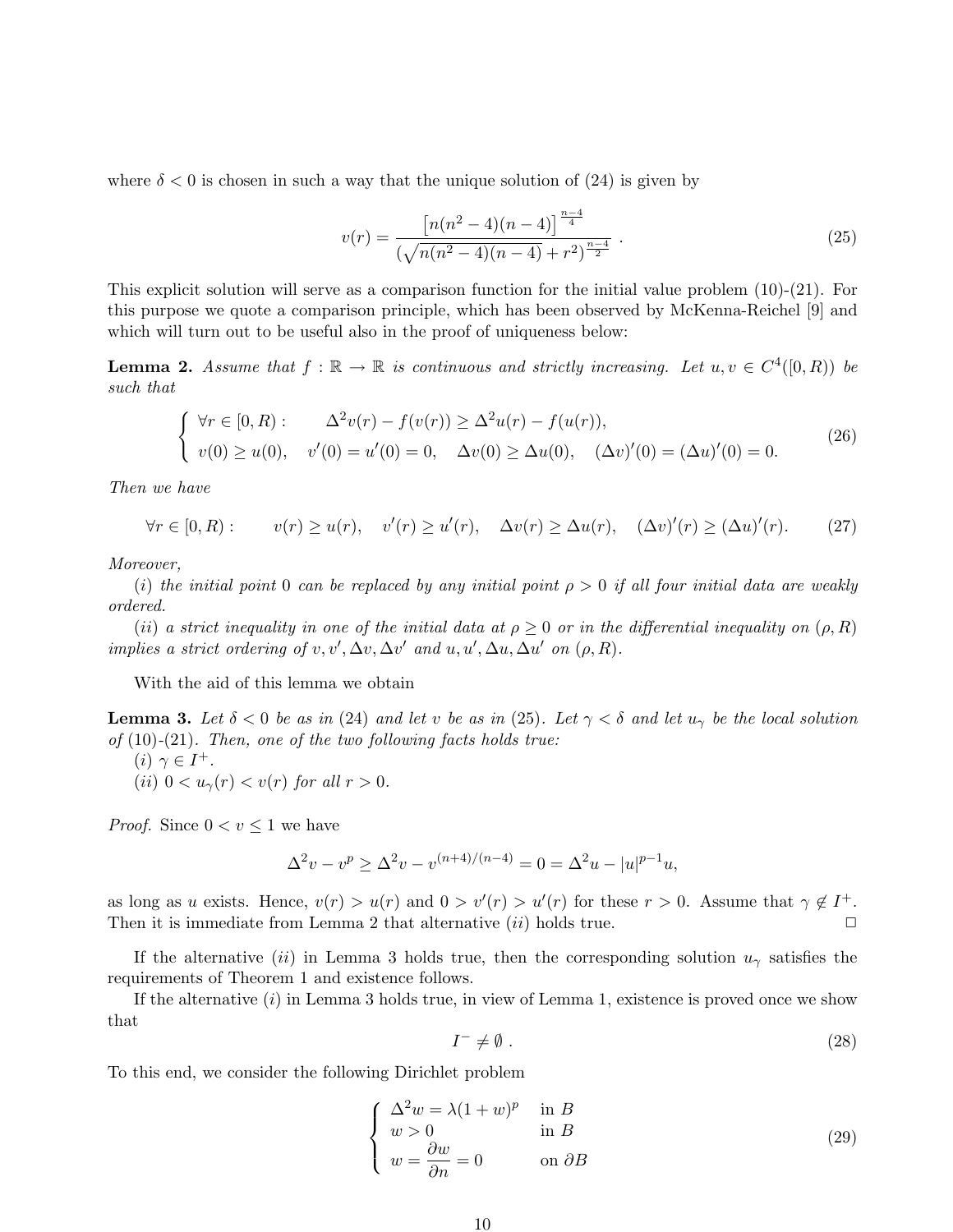where  $\lambda > 0$  and  $B \subset \mathbb{R}^n$  is the unit ball. Arguing as in the proof of [2, Theorem 2.3] (see also [13]) and taking into account both Lemma 6 and Theorem 1 in [1] we infer that there exists  $\overline{\lambda} > 0$  such that for all  $\lambda \in (0, \overline{\lambda}]$  problem (29) admits a radial regular solution  $w_{\lambda} = w_{\lambda}(r)$ . So, fix one such  $\lambda$ and put  $w(r) = \lambda^{\frac{1}{p-1}}(1+w_{\lambda}(r))$ . Then, w satisfies

$$
\begin{cases}\n\Delta^2 w = w^p & \text{in } B \\
w > \lambda^{\frac{1}{p-1}} & \text{in } B \\
w = \lambda^{\frac{1}{p-1}} & \text{on } \partial B \\
\frac{\partial w}{\partial n} = 0 & \text{on } \partial B\n\end{cases}.
$$

Finally, the function  $u_\gamma(r) := \alpha^{\frac{4}{p-1}} w(\alpha r)$  with  $\alpha = w^{\frac{1-p}{4}}(0)$  satisfies  $u_\gamma(0) = 1$  and

$$
\left\{\begin{array}{ll} \Delta^2 u_\gamma = u_\gamma^p & \text{in } B_{1/\alpha} \\ u_\gamma > \alpha^{\frac{4}{p-1}} \lambda^{\frac{1}{p-1}} & \text{in } B_{1/\alpha} \\ u_\gamma = \alpha^{\frac{4}{p-1}} \lambda^{\frac{1}{p-1}} & \text{on } \partial B_{1/\alpha} \\ \frac{\partial u_\gamma}{\partial n} = 0 & \text{on } \partial B_{1/\alpha} \end{array}\right.
$$

Take  $\gamma = u''_{\gamma}(0) < 0$ . Then,  $R_{\gamma} = \alpha^{-1}$  and  $u'_{\gamma}(R_{\gamma}) = 0$ . This proves that  $\gamma \in I^{-}$  and, in turn, that (28) holds true. And this proves the existence of a positive radial solution of (5) satisfying  $u(0) = 1$ and  $u(x) \to 0$  as  $|x| \to \infty$ .

**Qualitative behavior.** Let  $u = u(r)$  be a radial solution of (5) such that  $u(0) = 1$  and  $u(r) \rightarrow 0$  as  $r \to \infty$ . Statement *(iii)* follows by integrating

$$
\left\{r^{n-1}\left[\Delta u(r)\right]'\right\}' = r^{n-1}u^p(r) \tag{30}
$$

over  $[0, r]$  for  $r > 0$ .

In order to prove (i), we assume for contradiction that there exists  $R_1 > 0$ , the first solution of  $u'(R_1) = 0$ . Then,  $\Delta u(R_1) = u''(R_1) \ge 0$ . By using the just proved statement *(iii)* for  $r > R_1$  we deduce that  $\Delta u(r) > 0$  for all  $r > R_1$  and that  $u'(r) > 0$  for all  $r > R_1$ , against the assumption of  $u(r)$  vanishing at  $+\infty$ . This contradiction proves (*i*).

Next we shall prove (ii). For contradiction, assume now that there exists  $R_1 > 0$ , the first solution of  $\Delta u(R_1) = 0$ . Then, by (iii), we know that there exist  $R_2 > R_1$  and  $\varepsilon > 0$  such that  $\Delta u(r) \geq \varepsilon$  for all  $r \geq R_2$ . Multiplying by  $r^{n-1}$  this inequality yields

$$
[r^{n-1}u'(r)]' \ge \varepsilon r^{n-1} \quad \text{for all } r \ge R_2 .
$$

Integrating this last inequality over  $[R_2, r]$  for any  $r > R_2$  and dividing by  $r^{n-1}$  gives

$$
u'(r) \ge \frac{\varepsilon}{n}r + \frac{R_2^{n-1}u'(R_2)}{r^{n-1}} - \frac{\varepsilon R_2^n}{nr^{n-1}} \quad \text{for all } r \ge R_2.
$$

Letting  $r \to \infty$  we then obtain  $u'(r) \to +\infty$ , contradiction. Hence, also *(ii)* is proved.

Uniqueness. By means of the comparison principle Lemma 2, it is immediate that the family in Lemma 3 is ordered:

**Lemma 4.** Let  $\gamma_1 < \gamma_2$  and let  $u_{\gamma_j}$  be the corresponding local solution of (10)-(21). As long as both solutions exist, we have for  $r > 0$  that

$$
u_{\gamma_1}(r) < u_{\gamma_2}(r). \tag{31}
$$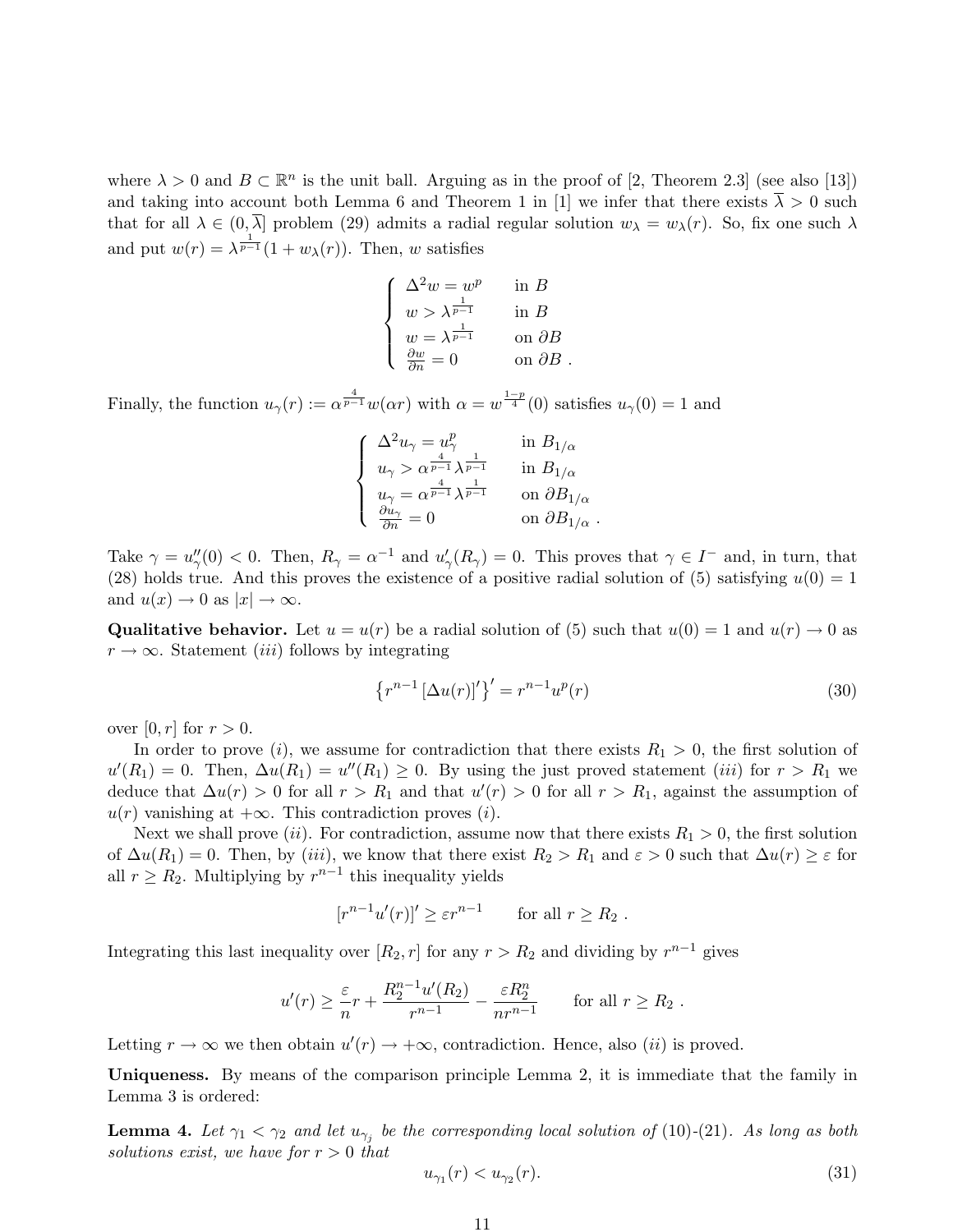Since we already proved existence, the following statement makes sense:

**Lemma 5.** Let  $\overline{u}$  denote a positive entire radially decreasing solution of (5) such that  $\overline{u}(0) = 1$  and  $\overline{u}(r) \to 0$  as  $r \to \infty$  and let  $\overline{\gamma} = \overline{u}''(0)$ . For any  $\gamma < \overline{\gamma}$  let  $u_{\gamma}$  be the local solution of (10)-(21). Then, for  $r > 0$ , as long as  $u_{\gamma}$  exists:

$$
u'_{\gamma}(r) < \overline{u}'(r). \tag{32}
$$

Again, the proof follows directly from Lemma 2. In particular, Lemma 5 tells us that for any  $\gamma < \overline{\gamma}$ ,  $u_{\gamma}(r)$  vanishes in finite time. This proves uniqueness and completes the proof of Theorem 1.  $\Box$ 

*Proof of Theorem 2.* The existence of precisely one such  $\overline{\gamma}$  follows from the proof of Theorem 1.

The statement in the case  $\gamma > \overline{\gamma}$  follows by arguing similarly as in Theorem 4.2 in [2]. More precisely, by Lemma 4, for  $r > 0$  we have  $0 < \overline{u}(r) < u_{\gamma}(r)$  as long as the latter exists. If there exists no  $R_1 > 0$  such that  $u'_{\gamma}(R_1) = 0$ , then  $u'_{\gamma}(r) < 0$  for all  $r > 0$  so that  $u_{\gamma}$  would be a positive global solution of (6) such that  $u_{\gamma}(r) \to 0$  as  $r \to \infty$ , against the uniqueness stated in Theorem 1. So, let  $R_1 > 0$  be the first solution of  $u'_{\gamma}(R_1) = 0$ . Then,  $\Delta u_{\gamma}(R_1) \geq 0$ . By integrating (30) over [0, r] for  $r > R_1$  we deduce that  $\Delta u_\gamma(r) > 0$  for all  $r > R_1$  and that  $u'_\gamma(r) > 0$  for all  $r > R_1$ . Then,  $u_{\gamma}(r) \rightarrow +\infty$  at some (finite or infinite)  $R_2 > R_1$ .

In order to show that  $R_2 < \infty$  we essentially refer to a reasoning, which was performed for the critical case in [7, Lemma 2]. Let  $\tilde{u}(r) := u_{\gamma}(r) - 1$ , so that it solves  $\Delta^2 \tilde{u} = (1 + \tilde{u})^p$ . Since  $\tilde{u}(r) \nearrow \infty$ for  $r \nearrow R_2$ , successive integration of the differential equation shows that for some suitable  $r_0 < R_2$ ,  $r_0$  close enough to  $R_2$ , one has:

$$
\tilde{u}(r_0) > 0,
$$
  $\tilde{u}'(r_0) > 0,$   $\Delta \tilde{u}(r_0) > 0,$   $(\Delta \tilde{u})'(r_0) > 0.$ 

For any value of the rescaling parameter  $\alpha > 0$ ,

$$
u_{0,\alpha}(r) := \alpha \left( 1 - \left(\frac{r}{\lambda_{\alpha}}\right)^2 \right)^{-(n-4)/2}, \qquad \lambda_{\alpha} = \alpha^{-2/(n-4)} \left[ (n+2)n(n-2)(n-4) \right]^{1/4},
$$

solves

$$
\Delta^2 u_{0,\alpha} = u_{0,\alpha}^{(n+4)/(n-4)} \le (1 + u_{0,\alpha})^{(n+4)/(n-4)} \le (1 + u_{0,\alpha})^p
$$
 for  $r \in [0, \lambda_\alpha)$ .

Choosing  $\alpha > 0$  small enough one may achieve that  $\lambda_{\alpha} > r_0$  and that

$$
\tilde{u}(r_0) > u_{0,\alpha}(r_0), \qquad \tilde{u}'(r_0) > u_{0,\alpha}(r_0), \qquad \Delta \tilde{u}(r_0) > \Delta u_{0,\alpha}(r_0), \qquad (\Delta \tilde{u})'(r_0) > (\Delta u_{0,\alpha})'(r_0).
$$

That means that  $u_{0,\alpha}$  is a subsolution for  $\tilde{u}$  on  $[r_0, \min\{R_2, \lambda_\alpha\})$ . Lemma 2 yields that

$$
\tilde{u}(r) \ge u_{0,\alpha}(r)
$$
 on  $[r_0, \min\{R_2, \lambda_\alpha\}].$ 

Consequently,  $R_2 \leq \lambda_\alpha < \infty$ .

The statement in the case  $\gamma < \overline{\gamma}$  is mostly a further consequence of Lemma 5. Indeed, for  $\gamma < \overline{\gamma}$ we know that necessarily  $u_{\gamma}$  vanishes in finite time, say at  $r = R_1$ . Since by (32)  $u'_{\gamma}$  remains negative for all r, we necessarily have  $u_{\gamma}(r) \rightarrow -\infty$  at some  $R_2 > R_1$ . By considering  $-u$  for  $r < R_2$  close to  $R_2$  and observing that  $-u$  solves the same differential equation, the first part of the present proof shows that also here  $R_2 < \infty$ .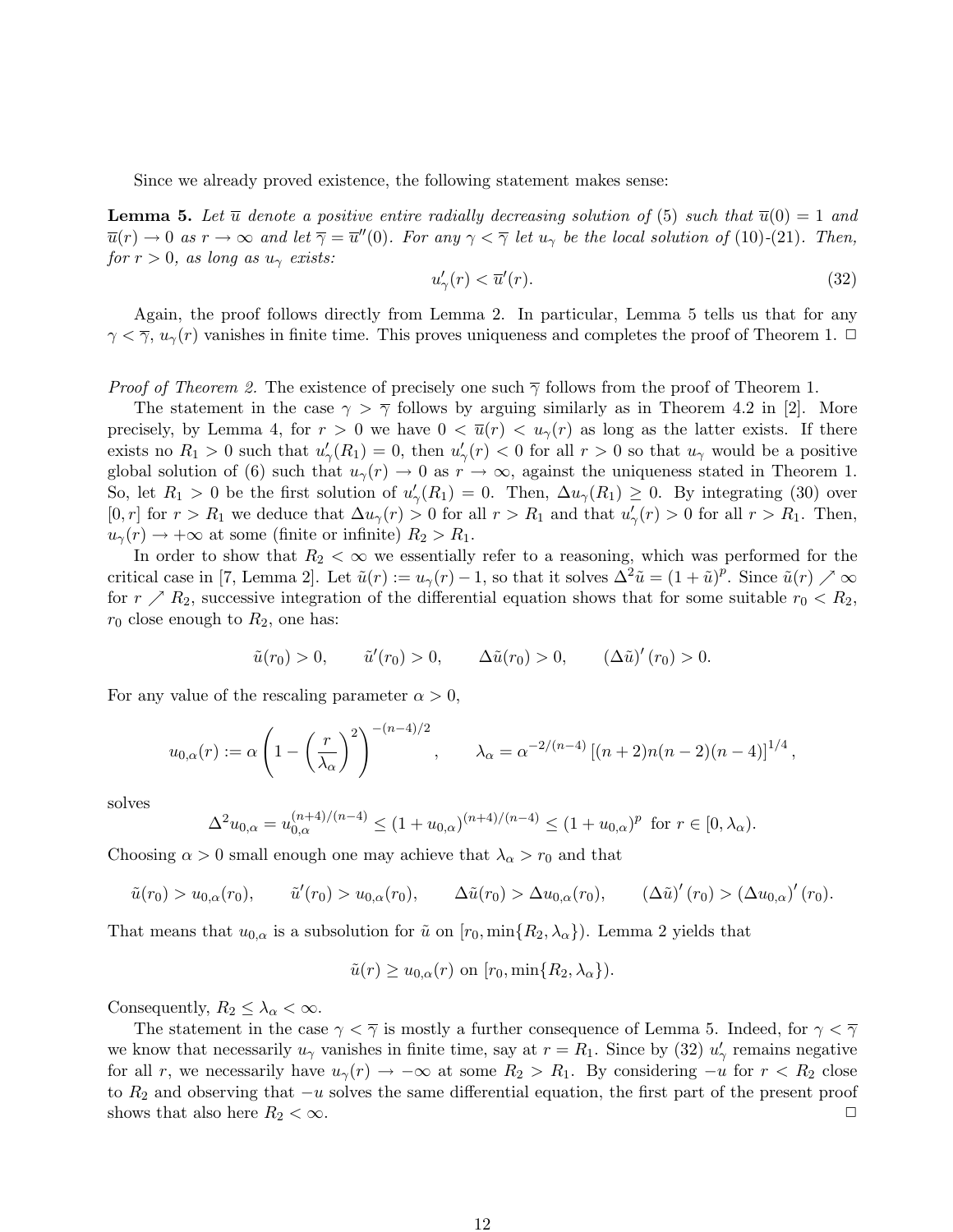## 6 Proof of Theorem 3

In order to prove (9) we proceed in three steps. We consider the corresponding global positive solution v of (14) and show first that for  $t \to +\infty$ ,  $v \to 0$  or  $v \to K_0^{1/(p-1)}$  $0 \nvert v^{(p-1)}$  or v oscillates infinitely many times near  $\infty$ . In a second step, we exclude the first alternative. Finally, we study solutions v being oscillatory at ∞. For this purpose, an energy functional is introduced, which helps to deduce suitable  $L^2$ -bounds on the solution v. These bounds show that the solution again and again and even faster and faster has to be in a neighbourhood of the singular point  $P$ . By local properties of the autonomous system (16), the trajectory of v is (finally) on the stable manifold of  $P$ . For these arguments it is crucial that the coefficients  $K_1$  and  $K_3$  have the "good" sign:  $K_1 < 0$  and  $K_3 > 0$ .

As a first step, we prove:

**Proposition 4.** Let v be a global positive solution of (14) and assume that there exists  $L \in [0, +\infty]$ such that

$$
\lim_{t \to +\infty} v(t) = L.
$$

Then,  $L \in \{0, K_0^{1/(p-1)}\}.$ 

*Proof.* For contradiction, assume first that L is finite and  $L \notin \{0, K_0^{1/(p-1)}\}$ . Then,  $v^p - K_0v(t) \to$  $\alpha := L^p - K_0 L \neq 0$  and for all  $\varepsilon > 0$  there exists  $T > 0$  such that

$$
\alpha - \varepsilon \le v^{iv}(t) + K_3 v'''(t) + K_2 v''(t) + K_1 v'(t) \le \alpha + \varepsilon \qquad \forall t \ge T . \tag{33}
$$

Take  $\varepsilon < |\alpha|$  so that  $\alpha - \varepsilon$  and  $\alpha + \varepsilon$  have the same sign and let

$$
\delta := \sup_{t \ge T} |v(t) - v(T)| < \infty.
$$

Integrating (33) over [T, t] for any  $t \geq T$  yields

$$
(\alpha - \varepsilon)(t - T) + C + K_1 \delta \le v'''(t) + K_3 v''(t) + K_2 v'(t) \le (\alpha + \varepsilon)(t - T) + C - K_1 \delta \qquad \forall t \ge T,
$$

where  $C = C(T)$  is a constant containing all the terms  $v(T)$ ,  $v'(T)$ ,  $v''(T)$  and  $v'''(T)$ . Repeating twice more this procedure gives

$$
\frac{\alpha - \varepsilon}{6}(t - T)^3 + O(t^2) \le v'(t) \le \frac{\alpha + \varepsilon}{6}(t - T)^3 + O(t^2) \quad \text{as } t \to \infty.
$$

This contradicts the assumption that v admits a finite limit as  $t \to +\infty$ .

Next, we exclude the case  $L = +\infty$ . For contradiction, assume that

$$
\lim_{t \to +\infty} v(t) = +\infty. \tag{34}
$$

Then, there exists  $T \in \mathbb{R}$  such that

$$
v^{iv}(t) + K_3 v'''(t) + K_2 v''(t) + K_1 v'(t) \ge \frac{v^p(t)}{2} \qquad \forall t \ge T.
$$

Moreover, by integrating this inequality over [T, t] (for  $t \geq T$ ), we get

$$
v'''(t) + K_3 v''(t) + K_2 v'(t) + K_1 v(t) \ge \frac{1}{2} \int_T^t v^p(s) ds + C \qquad \forall t \ge T,
$$
\n(35)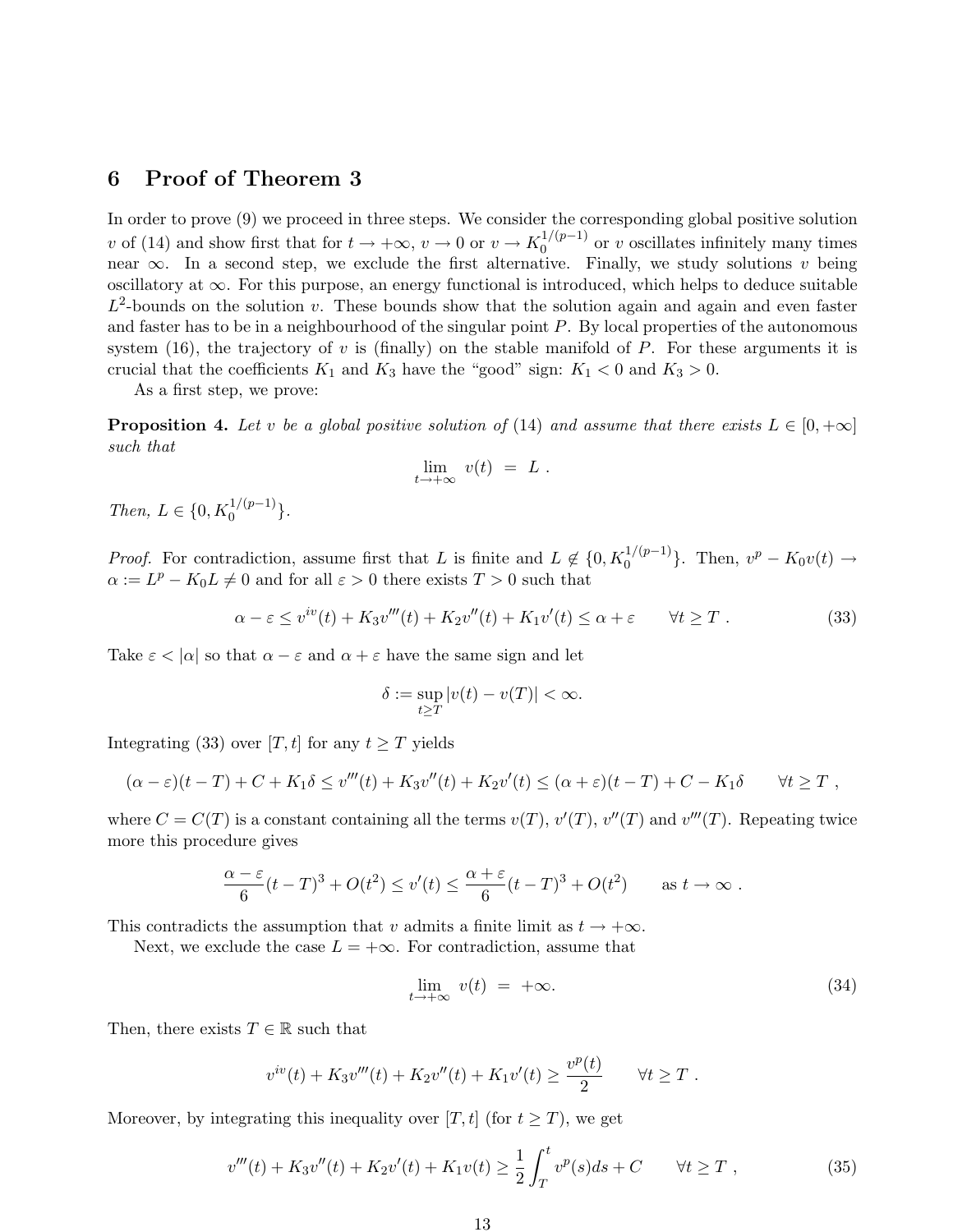where  $C = C(T)$  is a constant containing all the terms  $v(T)$ ,  $v'(T)$ ,  $v''(T)$  and  $v'''(T)$ . From (34) and (35) we deduce that there exists  $T' \geq T$  such that  $\alpha := v'''(T') + K_3v''(T') + K_2v'(T') + K_1v(T') > 0$ . Since, (14) is autonomous, we may assume that  $T' = 0$ . Therefore, we have

$$
v^{iv}(t) + K_3 v'''(t) + K_2 v''(t) + K_1 v'(t) \ge \frac{v^p(t)}{2} \qquad \forall t \ge 0,
$$
\n(36)

$$
v'''(0) + K_3 v''(0) + K_2 v'(0) + K_1 v(0) = \alpha > 0.
$$
\n(37)

We may now apply the test function method developed by Mitidieri-Pohožaev [11]. More precisely, fix  $T_1 > T > 0$  and a nonnegative function  $\phi \in C_c^4[0, \infty)$  such that

$$
\phi(t) = \begin{cases} 1 & \text{for } t \in [0, T] \\ 0 & \text{for } t \ge T_1 \end{cases}
$$

In particular, these properties imply that  $\phi(T_1) = \phi'(T_1) = \phi''(T_1) = \phi'''(T_1) = 0$ . Hence, multiplying inequality (36) by  $\phi(t)$ , integrating by parts and recalling (37) yields

$$
\int_0^{T_1} [\phi^{iv}(t) - K_3 \phi'''(t) + K_2 \phi''(t) - K_1 \phi'(t)] v(t) dt \ge \frac{1}{2} \int_0^{T_1} v^p(t) \phi(t) dt + \alpha.
$$
 (38)

We now apply Young's inequality in the following form: for any  $\varepsilon > 0$  there exists  $C(\varepsilon) > 0$  such that

$$
v\phi^{(i)} = v\phi^{1/p}\frac{\phi^{(i)}}{\phi^{1/p}} \le \varepsilon v^p \phi + C(\varepsilon) \frac{|\phi^{(i)}|^{p/(p-1)}}{\phi^{1/(p-1)}} , \qquad \phi^{(i)} = \frac{d^i \phi}{dt^i} \qquad (i = 1, 2, 3, 4).
$$

Then, provided  $\varepsilon$  is chosen sufficiently small, (38) becomes

$$
C\sum_{i=1}^{4} \int_{0}^{T_1} \frac{|\phi^{(i)}(t)|^{p/(p-1)}}{\phi^{1/(p-1)}(t)} dt \geq \frac{1}{4} \int_{0}^{T} v^p(t) dt + \alpha
$$
\n(39)

where  $C = C(\varepsilon, K_i) > 0$ . We now choose  $\phi(t) = \phi_0(\frac{t}{7})$  $(\frac{t}{T})$ , where  $\phi_0 \in C_c^4([0,\infty), \phi_0 \geq 0$  and

$$
\phi_0(\tau) = \begin{cases} 1 & \text{for } \tau \in [0,1] \\ 0 & \text{for } \tau \ge \tau_1 > 1 \end{cases}.
$$

As noticed in [11], there exists a function  $\phi_0$  in such class satisfying moreover

$$
\int_0^{\tau_1} \frac{|\phi_0^{(i)}(\tau)|^{p/(p-1)}}{\phi_0^{1/(p-1)}(\tau)} d\tau =: A_i < \infty \qquad (i = 1, 2, 3, 4).
$$

Then, thanks to a change of variables in the integrals, (39) becomes

$$
C\sum_{i=1}^{4} A_i T^{1-ip/(p-1)} \ge \frac{1}{4} \int_0^T v^p(t) dt + \alpha \qquad \forall T > 0.
$$

Letting  $T \to \infty$ , the previous inequality contradicts (34).

In order to perform the above mentioned second step, we show that a solution  $v$  of  $(14)$  vanishes at infinity only if the corresponding vector solution  $\mathbf{w}=(w_1, w_2, w_3, w_4)$  of the system (16) approaches the "regular point" O.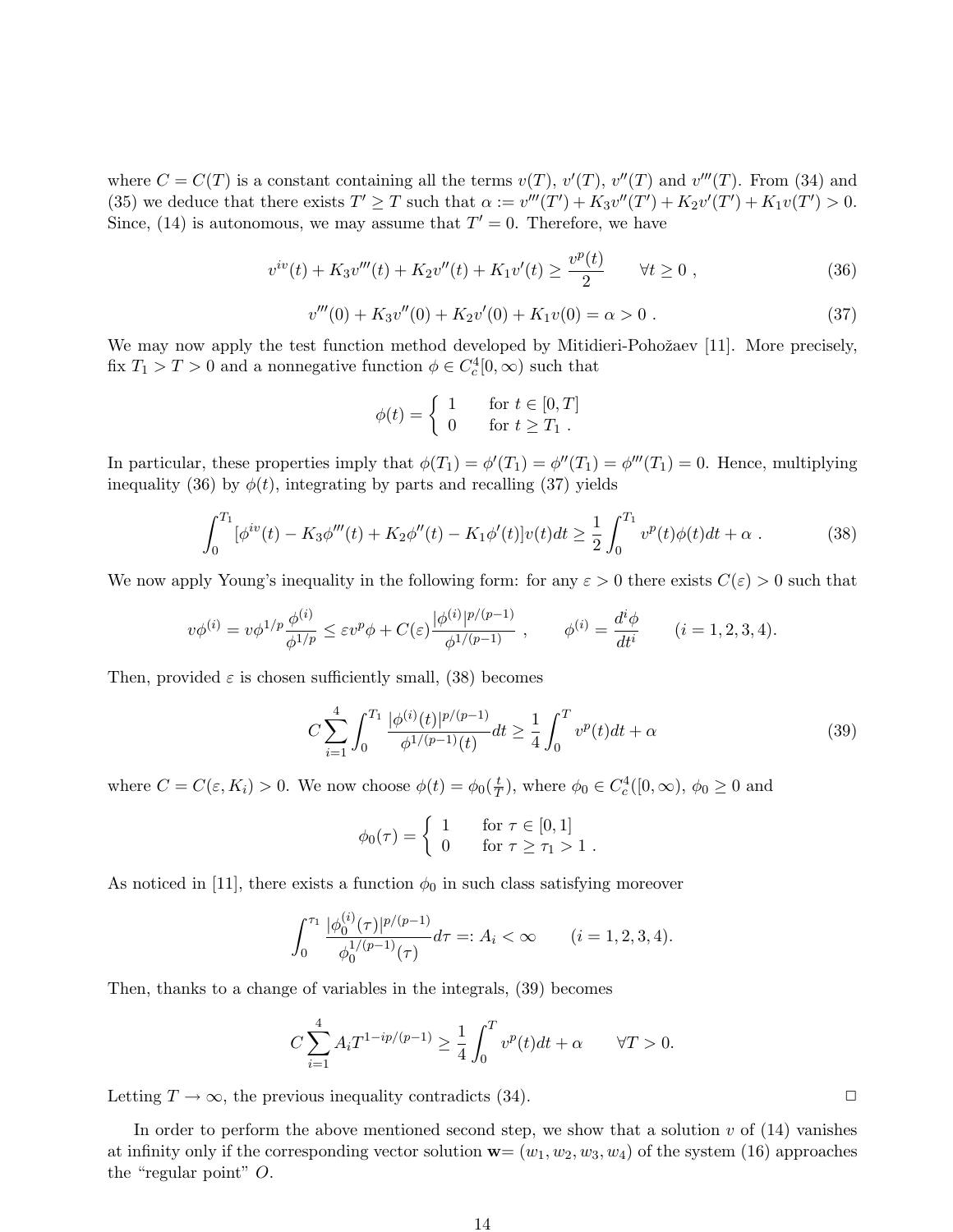**Proposition 5.** Assume that  $v : [T_0, \infty) \to (0, \infty)$  exists for some  $T_0$ , solves (14) and satisfies  $\lim_{t\to\infty} v(t) = 0$ . Then for all  $k \in \mathbb{N}$ , one also has:

$$
\lim_{t \to \infty} v^{(k)}(t) = 0. \tag{40}
$$

*Proof.* By assumption we know that for t large enough  $v(t) < K_0^{1/(p-1)}$  so that by the differential *Proof.* By assumption we know that for t large enough  $v(t) < K_0$ . So that by the differential equation (14) eventually  $v^{iv}(t) + K_3v'''(t) + K_2v''(t) + K_1v'(t) = (v^{p-1}(t) - K_0)v(t) < 0$ . This shows that

$$
t \mapsto v'''(t) + K_3 v''(t) + K_2 v'(t) + K_1 v(t)
$$
\n(41)

is eventually strictly decreasing. Using the assumption once more we see that there exists

$$
\lim_{t \to \infty} \left( v'''(t) + K_3 v''(t) + K_2 v'(t) \right) = \lim_{t \to \infty} \left( v'''(t) + K_3 v''(t) + K_2 v'(t) + K_1 v(t) \right) \in \mathbb{R} \cup \{-\infty\}.
$$
 (42)

We distinguish several cases and start by assuming

$$
\lim_{t \to \infty} (v'''(t) + K_3 v''(t) + K_2 v'(t)) = \lim_{t \to \infty} (v'''(t) + K_3 v''(t) + K_2 v'(t) + K_1 v(t)) = 0.
$$
 (A)

In this case, since (41) is strictly decreasing, one eventually has that  $v'''(t) + K_3v''(t) + K_2v'(t) +$  $K_1v(t) > 0$  so that by  $K_1 < 0$ 

$$
v'''(t) + K_3 v''(t) + K_2 v'(t) > 0 \text{ for } t \text{ large enough.}
$$
 (43)

This shows that  $t \mapsto v''(t) + K_3v'(t) + K_2v(t)$  is eventually strictly increasing so that there exists

$$
\lim_{t \to \infty} (v''(t) + K_3 v'(t) + K_2 v(t)) = \lim_{t \to \infty} (v''(t) + K_3 v'(t)) \in \mathbb{R} \cup \{ +\infty \}.
$$

If this limit were equal to  $+\infty$ , then also  $+\infty = \lim_{t\to\infty} (v'(t) + K_3v(t)) = \lim_{t\to\infty} v'(t)$ , which contradicts the assumption. Hence

$$
\lim_{t \to \infty} (v''(t) + K_3 v'(t) + K_2 v(t)) = \lim_{t \to \infty} (v''(t) + K_3 v'(t)) \in \mathbb{R}.
$$
\n(44)

We distinguish three further subcases and start with discussing

$$
\lim_{t \to \infty} (v''(t) + K_3 v'(t)) = \lim_{t \to \infty} (v''(t) + K_3 v'(t) + K_2 v(t)) = 0.
$$
 (A1)

We want to show that  $\lim_{t\to\infty} v'(t)$  exists and assume for contradiction that  $\limsup_{t\to\infty} v'(t)$ lim inf<sub>t→∞</sub>  $v'(t)$ . Then we have a sequence  $(t_k)_{k\in\mathbb{N}}$  with  $t_k \to \infty$  such that consecutively v' attains local maxima and local minima in  $t_k$  so that in particular  $v''(t_k) = 0$ . By (A1) we may conclude that  $\lim_{k\to\infty} v'(t_k) = 0$ . Since v' attains consecutively its local maxima and local minima in  $t_k$ , this would contradict  $\limsup_{t\to\infty} v'(t) > \liminf_{t\to\infty} v'(t)$ . Hence we have proved that  $\lim_{t\to\infty} v'(t) \in \mathbb{R}$  exists. Since  $\lim_{t\to\infty} v(t) = 0$ , we get

$$
\lim_{t \to \infty} v'(t) = 0. \tag{45}
$$

From this and assumption (A1), we directly obtain that also  $\lim_{t\to\infty} v''(t) = 0$ . From assumption (A) we then get that also  $\lim_{t\to\infty} v'''(t) = 0$ . For  $k \geq 4$ , the differential equation (14) finally yields  $\lim_{t\to\infty} v^{(k)}(t) = 0.$ 

Next we consider the subcase

$$
\lim_{t \to \infty} (v''(t) + K_3 v'(t)) = \lim_{t \to \infty} (v''(t) + K_3 v'(t) + K_2 v(t)) = 2\alpha > 0.
$$
 (A2)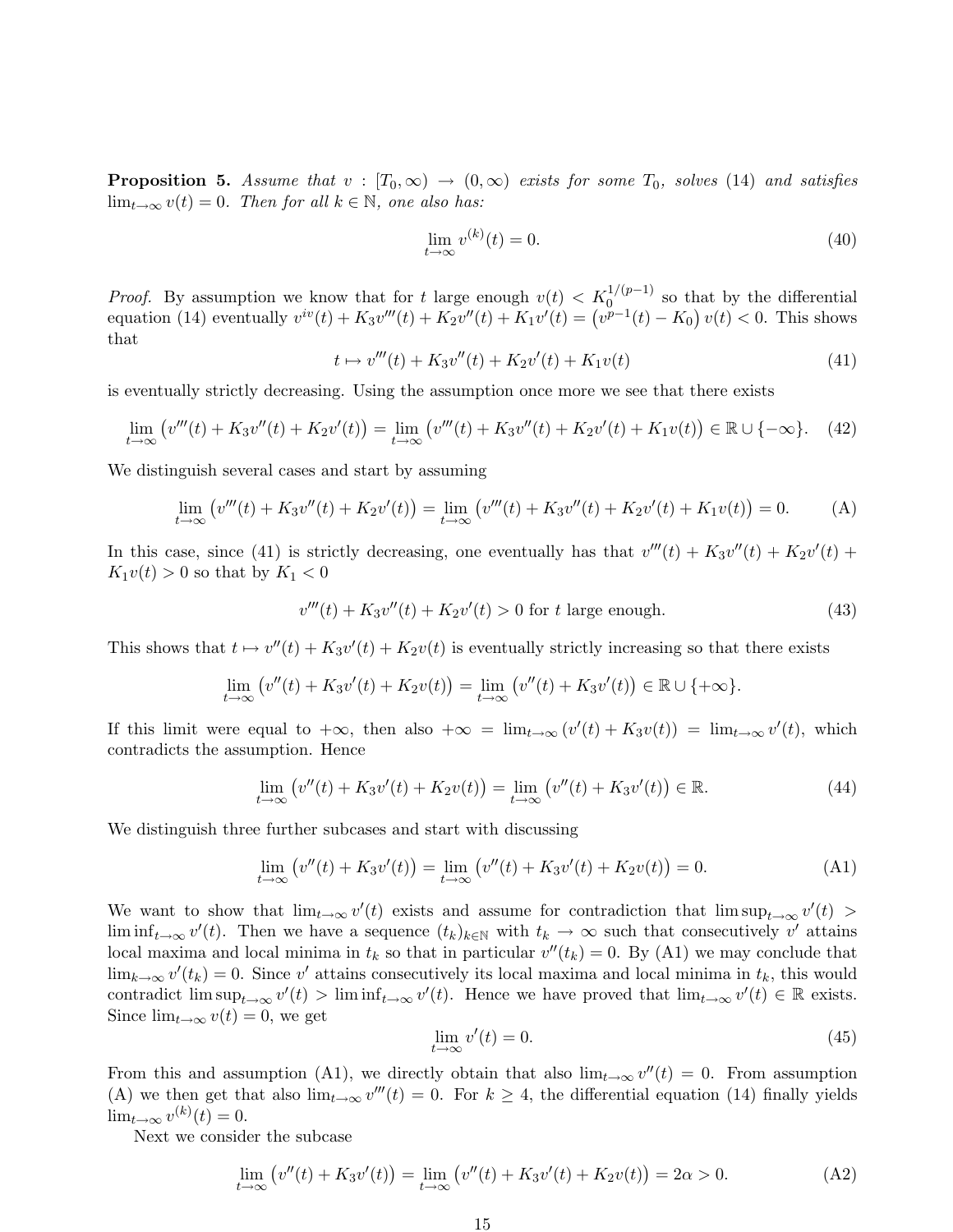In this case, one has that eventually  $v''(t) + K_3v'(t) \geq \alpha$ . Multiplying this inequality by  $\exp(K_3t)$  and integrating yields

$$
v'(t) \ge \frac{\alpha}{K_3} + o(1)
$$
 near  $\infty$ .

But this is impossible in view of our assumption  $\lim_{t\to\infty} v(t) = 0$ .

Finally we consider the subcase

$$
\lim_{t \to \infty} (v''(t) + K_3 v'(t)) = \lim_{t \to \infty} (v''(t) + K_3 v'(t) + K_2 v(t)) = 2\alpha < 0.
$$
 (A3)

With precisely the same reasoning as in the previous case we come up with  $v'(t) \leq \frac{\alpha}{K}$  $\frac{\alpha}{K_3}+o(1)$  for  $t \to \infty$  and again, we reach a contradiction.

Now we may consider the second main case

$$
\lim_{t \to \infty} (v'''(t) + K_3 v''(t) + K_2 v'(t)) = \lim_{t \to \infty} (v'''(t) + K_3 v''(t) + K_2 v'(t) + K_1 v(t)) = \alpha \neq 0.
$$
 (B)

Then  $t \mapsto v''(t) + K_3v'(t) + K_2v(t)$  is monotone near  $\infty$  and admits a limit  $\beta \in \mathbb{R} \cup \{\pm \infty\}$ . Hence, also  $\lim_{t\to\infty} (v''(t) + K_3v'(t)) = \beta$ . If  $\beta = 0$  we proceed as in Subcase (A1) and if  $\beta \neq 0$  as in Subcases  $(A2)$  and  $(A3)$ .

In order to exclude the first alternative in Proposition 4, for any global regular positive solution  $v$ of (14) and any  $t \in \mathbb{R}$ , we define the energy function

$$
E(t) := E_v(t) := \frac{1}{p+1}v^{p+1}(t) - \frac{K_0}{2}v^2(t) - \frac{K_2}{2}|v'(t)|^2 + \frac{1}{2}|v''(t)|^2.
$$
 (46)

We prove first that on consecutive extrema of  $v$ , the energy is decreasing. For the proof of the following lemma, the sign of the coefficients  $K_1, K_3$  in front of the odd order derivatives in equation (14) is absolutely crucial.

**Lemma 6.** Assume that  $t_0 < t_1$  and that  $v'(t_0) = v'(t_1) = 0$ . Then

$$
E(t_0) \ge E(t_1).
$$

If  $v$  is not constant, then the inequality is strict.

Proof. From the differential equation (14) we find:

$$
E'(s) = vp(s)v'(s) - K_0v(s)v'(s) - K_2v'(s)v''(s) + v''(s)v'''(s)
$$
  
= 
$$
(vp(s) - K_0v(s) - K_2v''(s))v'(s) + v''(s)v'''(s)
$$
  
= 
$$
(viv(s) + K_3v'''(s) + K_1v'(s))v'(s) + v''(s)v'''(s).
$$

Integrating by parts, this yields:

$$
E(t_1) - E(t_0) = \int_{t_0}^{t_1} E'(s) ds = -\int_{t_0}^{t_1} v'''(s) v''(s) ds - K_3 \int_{t_0}^{t_1} |v''(s)|^2 ds
$$
  
+K\_1 \int\_{t\_0}^{t\_1} |v'(s)|^2 ds + \int\_{t\_0}^{t\_1} v'''(s) v''(s) ds  
= -K\_3 \int\_{t\_0}^{t\_1} |v''(s)|^2 ds + K\_1 \int\_{t\_0}^{t\_1} |v'(s)|^2 ds \le 0, (47)

since  $K_3 > 0$  and  $K_1 < 0$ . If v is not a constant, the inequality is strict.

Lemma 6 enables us to prove: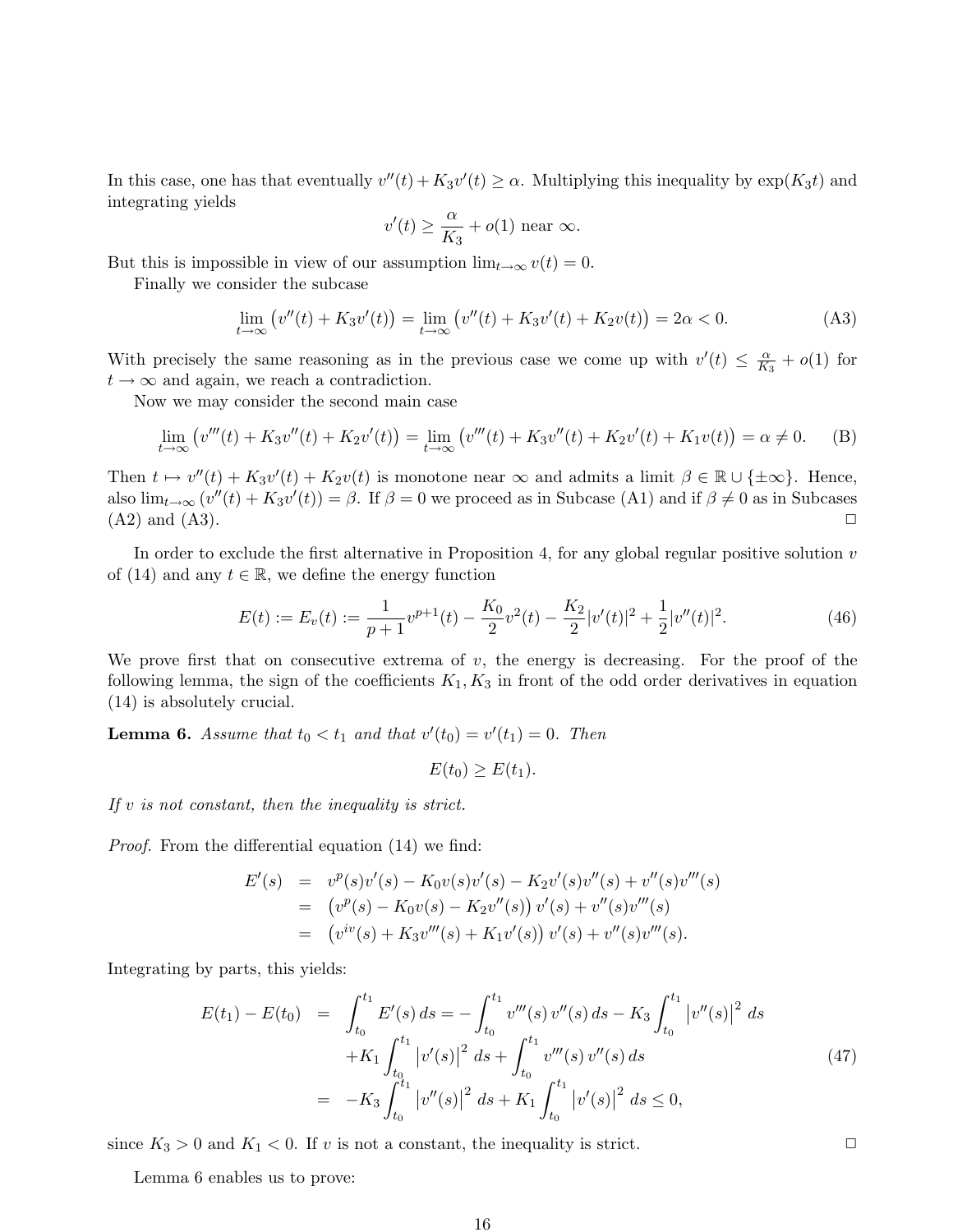**Lemma 7.** Assume that  $v : \mathbb{R} \to (0, \infty)$  solves (14) and that  $\lim_{t \to -\infty} v(t) = \lim_{t \to -\infty} v'(t)$  $\lim_{t\to-\infty} v''(t) = 0$ . Then it cannot happen that also  $\lim_{t\to\infty} v(t) = 0$ .

*Proof.* Consider the energy function E defined in (46). By assumption, we have  $E(-\infty) = 0$ . Assume for contradiction that  $\lim_{t\to\infty} v(t) = 0$ . Then, by Proposition 5 we see that also  $E(+\infty) = 0$ . By Lemma 6, this shows that v is a constant, hence  $v(t) \equiv 0$ . In turn, this contradicts the assumption that  $v > 0$ .

**Remark 3.** In terms of dynamical systems, Lemma 7 states that the regular point O does not allow for a homoclinic orbit of system (16).

We can now exclude the first alternative in Proposition 4:

**Proposition 6.** Let u be a regular positive radial solution of (5) and let v be defined according to (12). Then the first alternative in Proposition 4 does not occur, i.e. it is impossible that  $\lim_{t\to\infty} v(t) = 0$ .

*Proof.* Since u is assumed to be regular near 0 and since v is defined according to  $(12)$ , we have that  $\lim_{t\to-\infty} v(t) = \lim_{t\to-\infty} v'(t) = \lim_{t\to-\infty} v''(t) = 0$ . If we also had  $\lim_{t\to\infty} v(t) = 0$ , then  $v(t) \equiv 0$  by Lemma 7. A contradiction!

As before, we assume in what follows that  $u$  is a regular positive radial solution of  $(5)$  and that v is defined according to (12) so that v solves (14). If v is eventually monotonous, then the claim of Theorem 3 follows directly from Propositions 4 and 6. So, it remains to consider solutions  $v$ , which oscillate infinitely many times near  $t = \infty$ , i.e. have an unbounded sequence of consecutive local maxima and minima. In the sequel we always restrict to this kind of solutions without explicit mention. We first prove the following inequalities:

#### Lemma 8.

$$
\liminf_{t \to \infty} v(t) > 0; \tag{48}
$$

$$
\forall t \in \mathbb{R}: \quad 0 < v(t) < \left(\frac{p+1}{2}\right)^{1/(p-1)} K_0^{1/(p-1)}; \tag{49}
$$

$$
\forall t \in \mathbb{R}: \quad v'(t) < \frac{4}{p-1} \left(\frac{p+1}{2}\right)^{1/(p-1)} K_0^{1/(p-1)}.\tag{50}
$$

*Proof.* Since v is defined by means of a regular solution of (5), we have that  $E(-\infty) = 0$ . Let  $\bar{t}$  be any local maximum for v. By Lemma 6 (with  $t_0 = -\infty$  and  $t_1 = \overline{t}$ ) we immediately get (49).

Let  $\{t_k\}_{k\in\mathbb{N}}$  denote the sequence of consecutive positive critical points of v, starting with the first local maximum  $t_1$  in  $[0,\infty)$  of v. In particular we have that  $v'(t_k) = 0$  and  $\{t_k\}_{k\in\mathbb{N}}$  is a strictly increasing sequence, diverging to  $+\infty$ . Since  $\{E(t_k)\}_{k\in\mathbb{N}}$  is bounded from below, by Lemma 6 we see that

$$
\lim_{k \to \infty} E(t_k) =: -\delta < 0
$$

exists. Therefore, for k large enough we have

$$
-\frac{\delta}{2} \ge \frac{1}{p+1}v^{p+1}(t_k) - \frac{K_0}{2}v^2(t_k)
$$

which proves (48).

Finally, note that in view of  $(12)$ , statement  $(i)$  of Theorem 1 becomes

$$
v'(t) < \frac{4}{p-1}v(t) \qquad \text{for all } t \in \mathbb{R} \ .
$$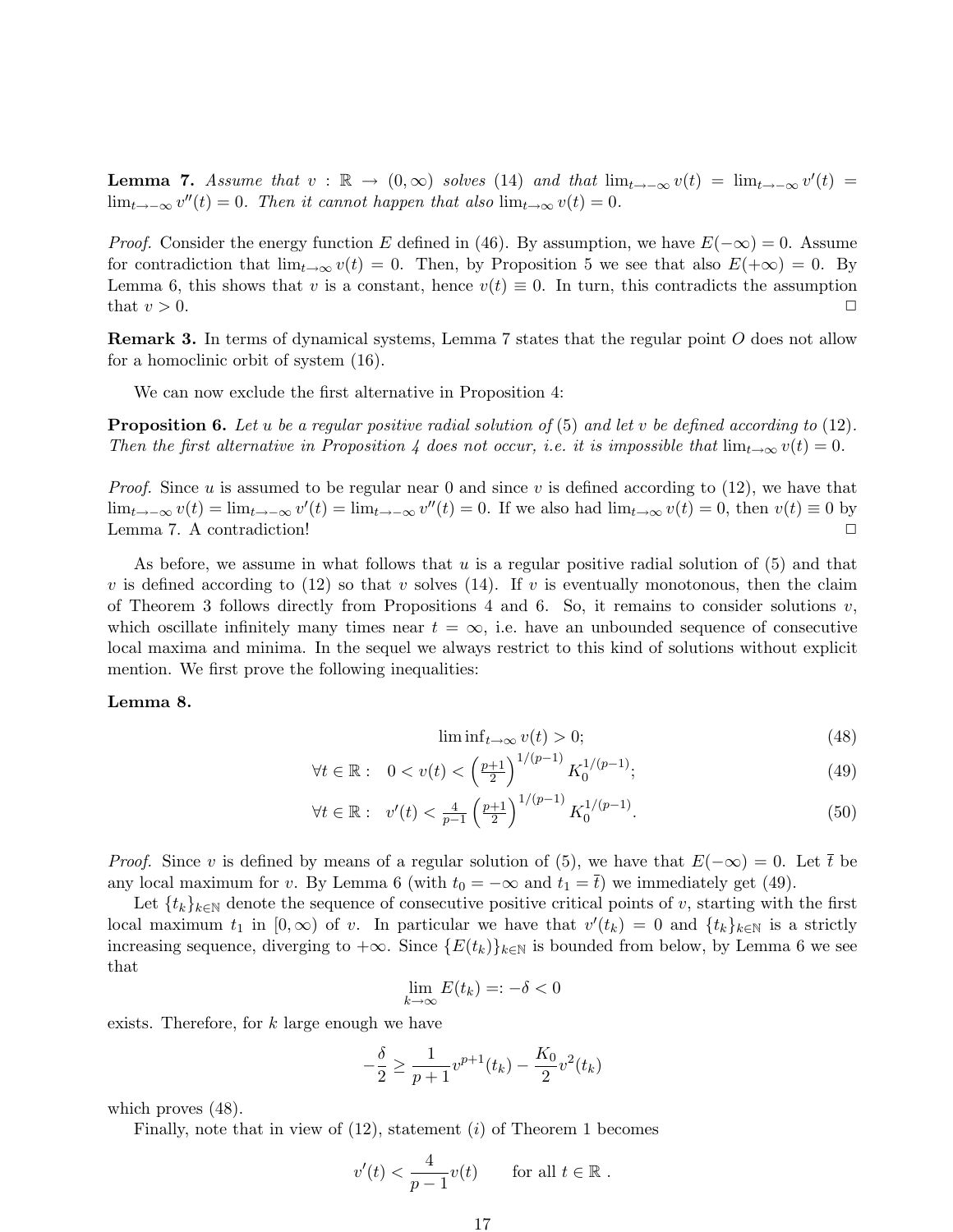This inequality, combined with  $(49)$ , proves  $(50)$ .

By  $(12)$ , we see that  $(49)$  proves  $(8)$ .

In the next four lemmas we prove some summability properties over  $\mathbb R$  of v and of its derivatives:

#### Lemma 9.

$$
\int_{\mathbb{R}}|v'(s)|^2 ds+\int_{\mathbb{R}}|v''(s)|^2 ds<\infty.
$$

*Proof.* We take the same sequence  $\{t_k\}_{k\in\mathbb{N}}$  as in the proof of Lemma 8. Since  $E(-\infty) = 0$ , we obtain from  $(47)$  that for any  $k$ :

$$
-K_3 \int_{-\infty}^{t_k} \left| v''(s) \right|^2 \, ds + K_1 \int_{-\infty}^{t_k} \left| v'(s) \right|^2 \, ds = E(t_k) \ge \min_{\nu \in [0,\infty)} \left( \frac{1}{p+1} \nu^{p+1} - \frac{K_0}{2} \nu^2 \right) > -\infty.
$$

The statement follows by letting  $k \to \infty$  and using again that  $K_3 > 0$  and  $K_1 < 0$ .

#### Lemma 10.

$$
\int_{\mathbb{R}} |v'''(s)|^2 ds < \infty.
$$

*Proof.* Here the sequence  $\{t_k\}_{k\in\mathbb{N}}$  from the previous lemmas is no longer adequate. Instead, we choose a monotonically increasing diverging sequence  $\{\tau_k\}_{k\in\mathbb{N}}$  of flex points of v such that v is there increasing. By Lemma 8 we may achieve:

$$
\tau_k > 0, \quad \tau_k \nearrow \infty, \quad 0 \le v'(\tau_k) < \frac{4}{p-1} \left(\frac{p+1}{2}\right)^{1/(p-1)} K_0^{1/(p-1)}, \quad v''(\tau_k) = 0. \tag{51}
$$

We multiply the differential equation (14) by  $v''$  and integrate over  $(-\infty, \tau_k)$ :

$$
\int_{-\infty}^{\tau_k} \left( v^{iv}(s) + K_3 v'''(s) + K_2 v''(s) + K_1 v'(s) + K_0 v(s) \right) v''(s) ds = \int_{-\infty}^{\tau_k} v^p(s) v''(s) ds. \tag{52}
$$

We show that all the lower order terms remain bounded, when  $k \to \infty$ :

$$
\left| \int_{-\infty}^{\tau_k} v^p(s) \, v''(s) \, ds \right| = \left| v^p(\tau_k) v'(\tau_k) - p \int_{-\infty}^{\tau_k} v^{p-1}(s) \, |v'(s)|^2 \, ds \right| \le O(1) \tag{53}
$$

by (49), (51) and Lemma 9. With the same argument, one also gets

$$
\left| \int_{-\infty}^{\tau_k} v(s) \, v''(s) \, ds \right| \le O(1). \tag{54}
$$

Hölder's inequality and Lemma 9 imply

$$
\left| \int_{-\infty}^{\tau_k} v'(s) \, v''(s) \, ds \right| \le O(1). \tag{55}
$$

By our choice of  $\tau_k$  (recall that  $v''(\tau_k) = 0$ ), we obtain:

$$
\int_{-\infty}^{\tau_k} v'''(s) v''(s) ds = \left[\frac{1}{2}|v''(s)|^2\right]_{-\infty}^{\tau_k} = 0.
$$
 (56)

Finally, integrating by parts and again by our choice of  $\tau_k$ , we find:

$$
\int_{-\infty}^{\tau_k} v^{iv}(s) v''(s) ds = [v'''(s) v''(s)]_{-\infty}^{\tau_k} - \int_{-\infty}^{\tau_k} (v'''(s))^2 ds = - \int_{-\infty}^{\tau_k} (v'''(s))^2 ds. \tag{57}
$$

Letting  $k \to \infty$ , the statement follows directly from Lemma 9 and (52)–(57).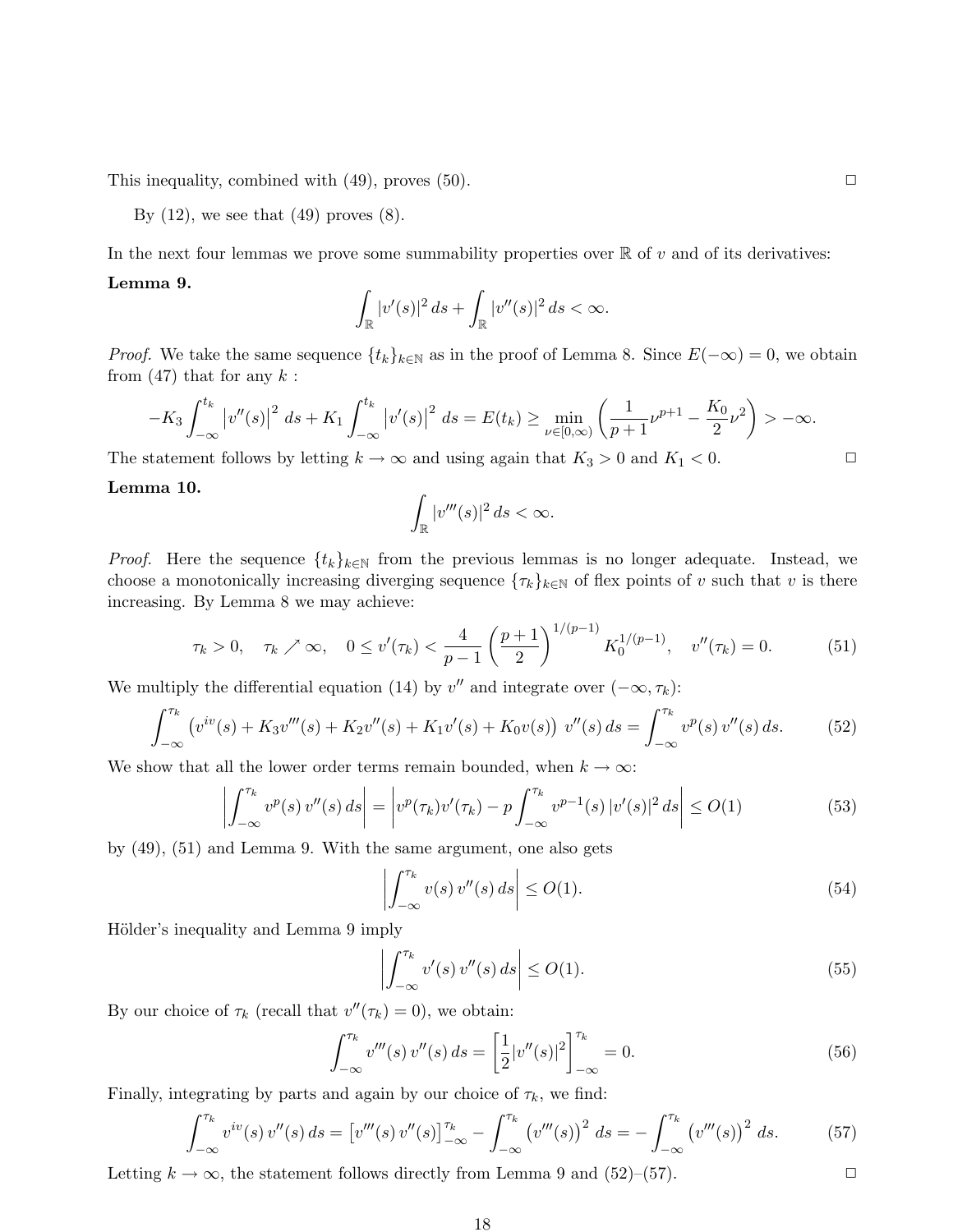### Lemma 11.

$$
\int_{\mathbb{R}} |v^{iv}(s)|^2 ds < \infty.
$$

*Proof.* In view of Lemmas 8–10 we may find a sequence  $\{s_k\}$  such that

$$
\lim_{k \to \infty} s_k = \infty, \ v(s_k) = O(1), \ \lim_{k \to \infty} v'(s_k) = \lim_{k \to \infty} v''(s_k) = \lim_{k \to \infty} v'''(s_k) = 0.
$$

We multiply the equation (14) by  $v^{iv}$  and integrate over  $(-\infty, s_k]$ :

$$
\int_{-\infty}^{s_k} \left( v^{iv}(s) \right)^2 ds = \int_{-\infty}^{s_k} \left( v^p(s) - K_0 v(s) - K_1 v'(s) - K_2 v''(s) - K_3 v'''(s) \right) v^{iv}(s) ds. \tag{58}
$$

By using Lemmas 8–10 and arguing as in the previous proofs we obtain:

$$
\int_{-\infty}^{s_k} v^{iv}(s) v'''(s) ds = \left[\frac{1}{2}|v'''(s)|^2\right]_{-\infty}^{s_k} = o(1);
$$
\n
$$
\int_{-\infty}^{s_k} v^{iv}(s) v''(s) ds = o(1) - \int_{-\infty}^{s_k} |v'''(s)|^2 ds = O(1);
$$
\n
$$
\int_{-\infty}^{s_k} v^{iv}(s) v'(s) ds = o(1) - \int_{-\infty}^{s_k} v'''(s) v''(s) ds = o(1);
$$
\n
$$
\int_{-\infty}^{s_k} v^{iv}(s) v(s) ds = o(1) - \int_{-\infty}^{s_k} v'''(s) v'(s) ds = o(1) + \int_{-\infty}^{s_k} |v''(s)|^2 ds = O(1);
$$
\n
$$
\left|\int_{-\infty}^{s_k} v^{iv}(s) v^{p}(s) ds\right| = \left|o(1) - p \int_{-\infty}^{s_k} v'''(s) v^{p-1}(s) v'(s) ds\right|
$$
\n
$$
\leq o(1) + C \left(\int_{-\infty}^{s_k} |v'''(s)|^2 ds\right)^{1/2} \left(\int_{-\infty}^{s_k} |v'(s)|^2 ds\right)^{1/2} \leq O(1).
$$

Inserting all these estimates into  $(58)$ , the claim follows.  $\Box$ 

#### Lemma 12.

$$
\int_{\mathbb{R}} v^2(s) \left( v^{p-1}(s) - K_0 \right)^2 ds < \infty.
$$

Proof. From the differential equation (14), we conclude

$$
(v^{iv}(s) + K_3v'''(s) + K_2v''(s) + K_1v'(s))^2 = v^2(s) (v^{p-1}(s) - K_0)^2.
$$

The statement follows now immediately from Lemmas  $9-11$ .  $\Box$ 

The proof of Theorem 3 will be completed by showing:

**Proposition 7.** We assume that u is an entire regular positive radial solution of  $(5)$ , that v is defined according to (12) and that  $\mathbf{w} = (w_1, w_2, w_3, w_4)$  is the corresponding solution of system (16). We assume further that  $v = w_1$  has an unbounded sequence of consecutive local maxima and minima near  $t = \infty$ . Then it follows that

$$
\lim_{t \to \infty} \mathbf{w}(t) = P,\tag{59}
$$

where  $P$  is the "singular" steady solution of system  $(16)$ .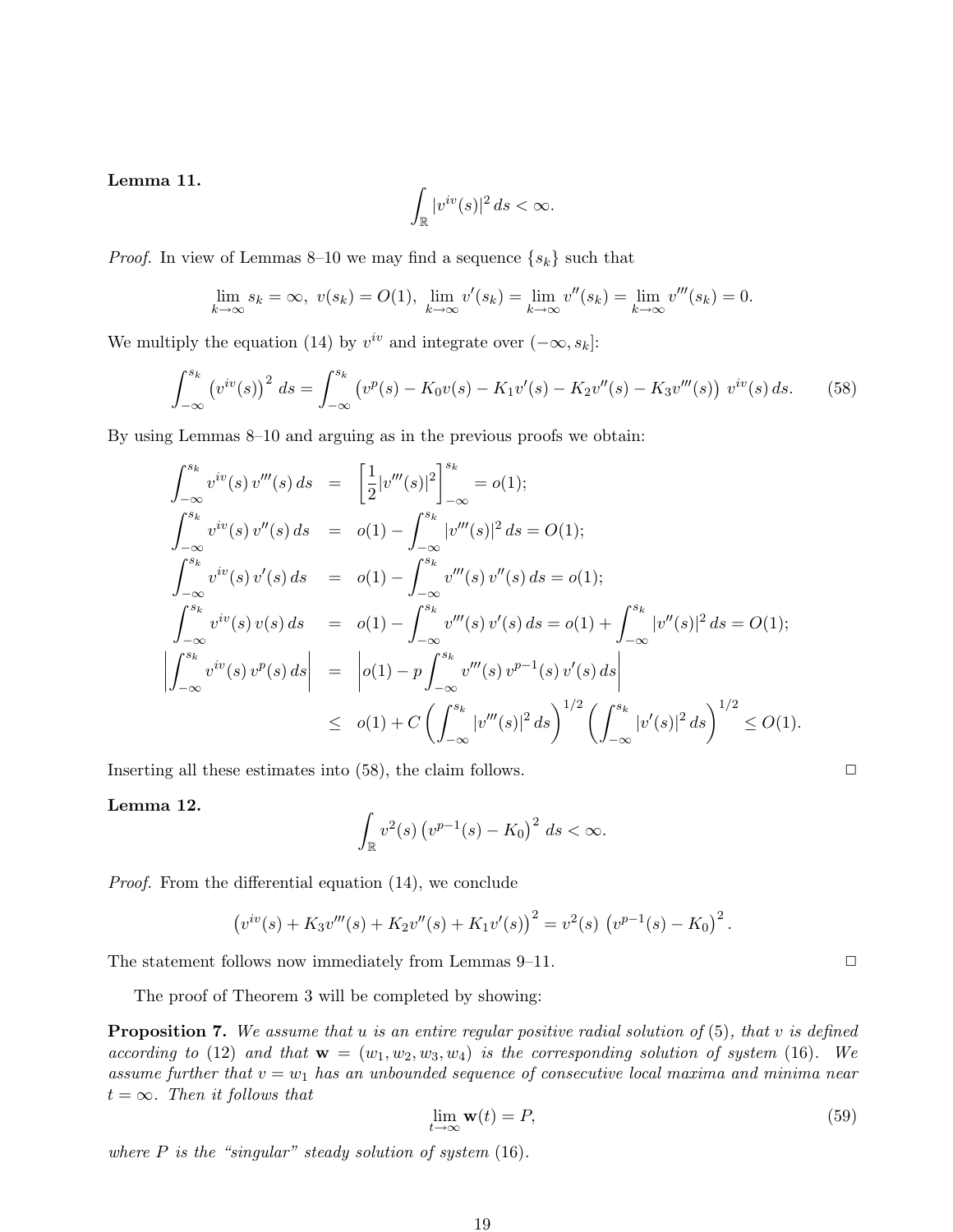*Proof.* By Lemmas 8–12, we can find a sequence  $\{\sigma_k\}_{k\in\mathbb{N}}$  such that

$$
\sigma_{k+1} > \sigma_k
$$
,  $\lim_{k \to \infty} (\sigma_{k+1} - \sigma_k) = 0$ ,  $\lim_{k \to \infty} \sigma_k = \infty$ ,  $\lim_{k \to \infty} \mathbf{w}(\sigma_k) = P$ .

If (59) were not true, then there would exist a subsequence  $\{k_\ell\}_{\ell \in \mathbb{N}}$  with the following properties: for any  $\varepsilon > 0$  there exists  $\ell_{\varepsilon}$  such that for all  $\ell \geq \ell_{\varepsilon}$  one has that

 $|\mathbf{w}(\sigma_{k_\ell}) - P| < \varepsilon, \qquad \sigma_{k_\ell+1} - \sigma_{k_\ell} < \varepsilon^2$ 

and moreover that there exists  $\theta_\ell \in (\sigma_{k_\ell}, \sigma_{k_\ell+1})$  with

$$
|\mathbf{w}(s) - P| < 2\varepsilon \quad \forall s \in (\sigma_{k_\ell}, \theta_\ell) \quad \text{and} \quad |\mathbf{w}(\theta_\ell) - P| = 2\varepsilon \; .
$$

The triangle inequality shows that  $|\mathbf{w}(\theta_{\ell}) - \mathbf{w}(\sigma_{k_{\ell}})| > \varepsilon$ , hence

$$
\frac{1}{\theta_\ell - \sigma_{k_\ell}} \left| \mathbf{w}(\theta_\ell) - \mathbf{w}(\sigma_{k_\ell}) \right| > \frac{1}{\varepsilon} \; .
$$

By the mean value Theorem we conclude that

$$
\frac{1}{\varepsilon} < \frac{1}{\theta_{\ell} - \sigma_{k_{\ell}}} \left| \int_{\sigma_{k_{\ell}}}^{\theta_{\ell}} \mathbf{w}'(s) \, ds \right| \le \frac{1}{\theta_{\ell} - \sigma_{k_{\ell}}} \int_{\sigma_{k_{\ell}}}^{\theta_{\ell}} \left| \mathbf{w}'(s) \right| \, ds
$$

so that there exists  $\tau_{\ell} \in [\sigma_{k_{\ell}}, \theta_{\ell}]$  with

$$
\big|\mathbf{w}'(\tau_\ell)\big| > \frac{1}{\varepsilon}.
$$

Since  $\varepsilon$  is arbitrarily small,  $|\mathbf{w}(\sigma_{k_\ell}) - P| < \varepsilon$ ,  $|\mathbf{w}(\tau_\ell) - P| \leq 2\varepsilon$  and since w solves system (16), this is impossible for large enough  $\ell$ . A contradiction is achieved, thereby proving (59).

### 7 Proof of Theorem 4

Let v be defined by (12) and let  $\phi$  be as in (19). Assume that  $n \geq 13$  and  $p > p_c$ . Then, by Proposition 1, there exists  $\varepsilon_0 > 0$  such that the equation  $\phi(x) = (p-1)K_0 + \varepsilon$  admits four real solutions for all  $\varepsilon \in (0, \varepsilon_0)$ . From now on, we fix  $\varepsilon = \varepsilon_0/2$  so that the equation

$$
\psi^{iv}(t) + K_3 \psi'''(t) + K_2 \psi''(t) + K_1 \psi'(t) - [(p-1)K_0 + \varepsilon] \psi(t) = 0 \qquad t \in \mathbb{R},
$$

is nonoscillatory in  $(-\infty, 0)$  according to the definition in [4]. In other words it has four linearly independent solutions of "exponential type"  $\psi_i(t) = e^{\mu_i t}$   $(i = 1, ..., 4)$  for some  $\mu_i$ 's being small perturbations of the  $\nu_i$ 's which are all real numbers. Moreover, the differential operator

$$
L_0 := \left(\frac{d}{dt}\right)^4 + K_3 \left(\frac{d}{dt}\right)^3 + K_2 \left(\frac{d}{dt}\right)^2 + K_1 \left(\frac{d}{dt}\right) + K_0
$$

is disconjugate, since this is the biharmonic operator, transformed by means of (12). By differentiating (14), we obtain

$$
L_0\psi(t) - pv^{p-1}(t)\psi(t) = \psi^{iv}(t) + K_3\psi'''(t) + K_2\psi''(t) + K_1\psi'(t) + p(t)\psi(t) = 0 \qquad t \in \mathbb{R}, \qquad (60)
$$

where  $\psi(t) := v'(t)$  and  $p(t) := K_0 - pv^{p-1}(t)$ . According to Theorem 3 we know that

 $\exists T > 0$  such that  $-[(p-1)K_0 + \varepsilon] < p(t) < 0 \quad \forall t > T$ .

Therefore, the equation (60) is also nonoscillatory in view of [4, Corollary 1]. This shows that  $v'(t)$  =  $\psi(t)$  cannot change sign infinitely many times, and therefore that  $v(t) - K_0^{1/(p-1)}$  $_0^{(1/(p-1))}$  does not change sign infinitely many times.  $\Box$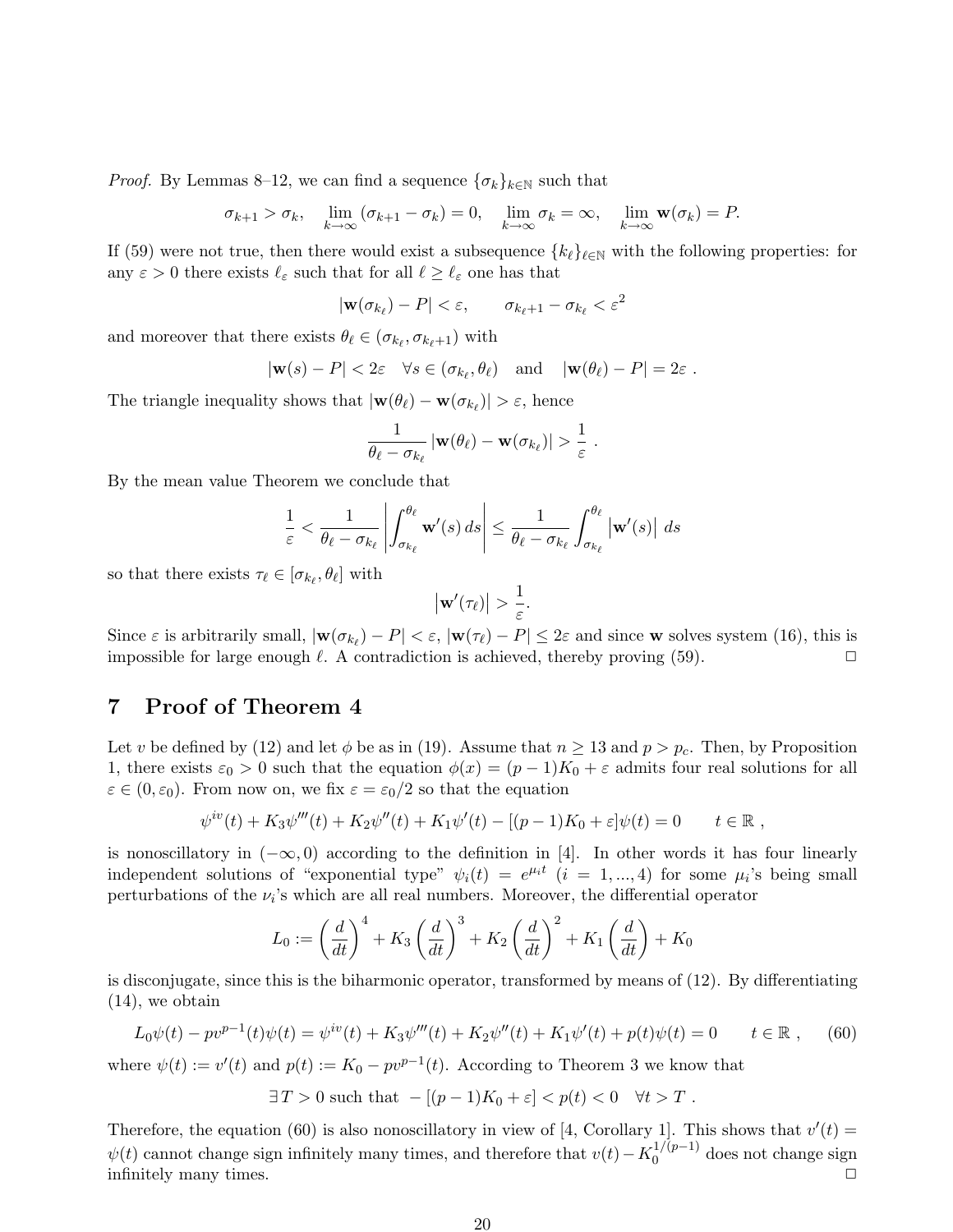# 8 Proof of Propositions 1, 2, 3

Proof of Proposition 1. We first observe that (11) is equivalent to

$$
N_1 < 0 \tag{61}
$$

and that (11) implies

$$
N_2 - N_1^2 = 4(n-2)(p-1)^2 + 16(n-4)(p-1) - 64 > 4(n-2)(p-1)^2 + 64 > 0.
$$
 (62)

Next, we show that

$$
N_3 > \frac{(N_2 - N_1^2)^2}{16}.\tag{63}
$$

Indeed, by exploiting again (11), we have:

$$
N_3 - \frac{(N_2 - N_1^2)^2}{16} =
$$

$$
= 8(n-2)(n-4)(p-1)^4 + 16(n^2 - 10n + 20)(p-1)^3 - 128(n-4)(p-1)^2 + 256(p-1)
$$
  
\n
$$
> 16(n^2 - 6n + 12)(p-1)^3 - 128(n-4)(p-1)^2 + 256(p-1)
$$
  
\n
$$
= 64(p-1)^3 + 16(n-2)(n-4)(p-1)^3 - 128(n-4)(p-1)^2 + 256(p-1)
$$
  
\n
$$
> 64(p-1)^3 + 128(n-2)(p-1)^2 - 128(n-4)(p-1)^2 + 256(p-1)
$$
  
\n
$$
= 64(p-1)^3 + 256(p-1)^2 + 256(p-1) = 64(p+1)^2(p-1) > 0.
$$

In particular, (63) implies that  $N_3 > 0$ . In turn, together with the fact that  $N_2 > N_1^2$ , this shows that  $\sqrt{N_2 + 4\sqrt{N_3}} > |N_1|$  which proves statement (*i*) in Proposition 1.

In order to discuss the stability properties of the eigenvalues  $\nu_3$  and  $\nu_4$  we introduce the function

$$
N_4 := 16N_3 - N_2^2 = -(n-4)(n^3 - 4n^2 - 128n + 256)(p-1)^4 + 128(3n-8)(n-6)(p-1)^3
$$
  
+256(n<sup>2</sup> - 18n + 52)(p-1)<sup>2</sup> - 2048(n-6)(p-1) + 4096. (64)

For  $1.939447811... < n < 12.56534446...,$  the first coefficient in (64) is positive, so that assuming

$$
5 \le n \le 12,
$$

we obtain with help of (11):

$$
N_4 = -(n-4)(n^3 - 4n^2 - 128n + 256)(p-1)^4 + 128(3n-8)(n-6)(p-1)^3
$$
  
+256(n<sup>2</sup> - 18n + 52)(p-1)<sup>2</sup> - 2048(n-6)(p-1) + 4096  
> -8(n<sup>3</sup> - 4n<sup>2</sup> - 128n + 256)(p-1)<sup>3</sup> + 128(3n-8)(n-6)(p-1)<sup>3</sup>  
+256(n<sup>2</sup> - 18n + 52)(p-1)<sup>2</sup> - 2048(n-6)(p-1) + 4096  
= 64n<sup>2</sup>(p-1)<sup>3</sup> - 8(n-4)(n<sup>2</sup> - 40n + 128)(p-1)<sup>3</sup> + 256(n<sup>2</sup> - 18n + 52)(p-1)<sup>2</sup>  
-2048(n-6)(p-1) + 4096  
> 64n(n-4)(p-1)<sup>3</sup> - 64(n<sup>2</sup> - 40n + 128)(p-1)<sup>2</sup> + 256(n<sup>2</sup> - 18n + 52)(p-1)<sup>2</sup>  
-2048(n-6)(p-1) + 4096  
> 512n(p-1)<sup>2</sup> + 64(n-4)(3n-20)(p-1)<sup>2</sup> - 2048(n-6)(p-1) + 4096  
= 2048(p-1)<sup>2</sup> + 192(n-4)<sup>2</sup>(p-1)<sup>2</sup> - 2048(n-6)(p-1) + 4096  
> 2048(p-1)<sup>2</sup> + 1536(n-4)(p-1) - 2048(n-6)(p-1) + 4096  
= 2048(p-1)<sup>2</sup> - 512(n-12)(p-1) + 4096 > 0,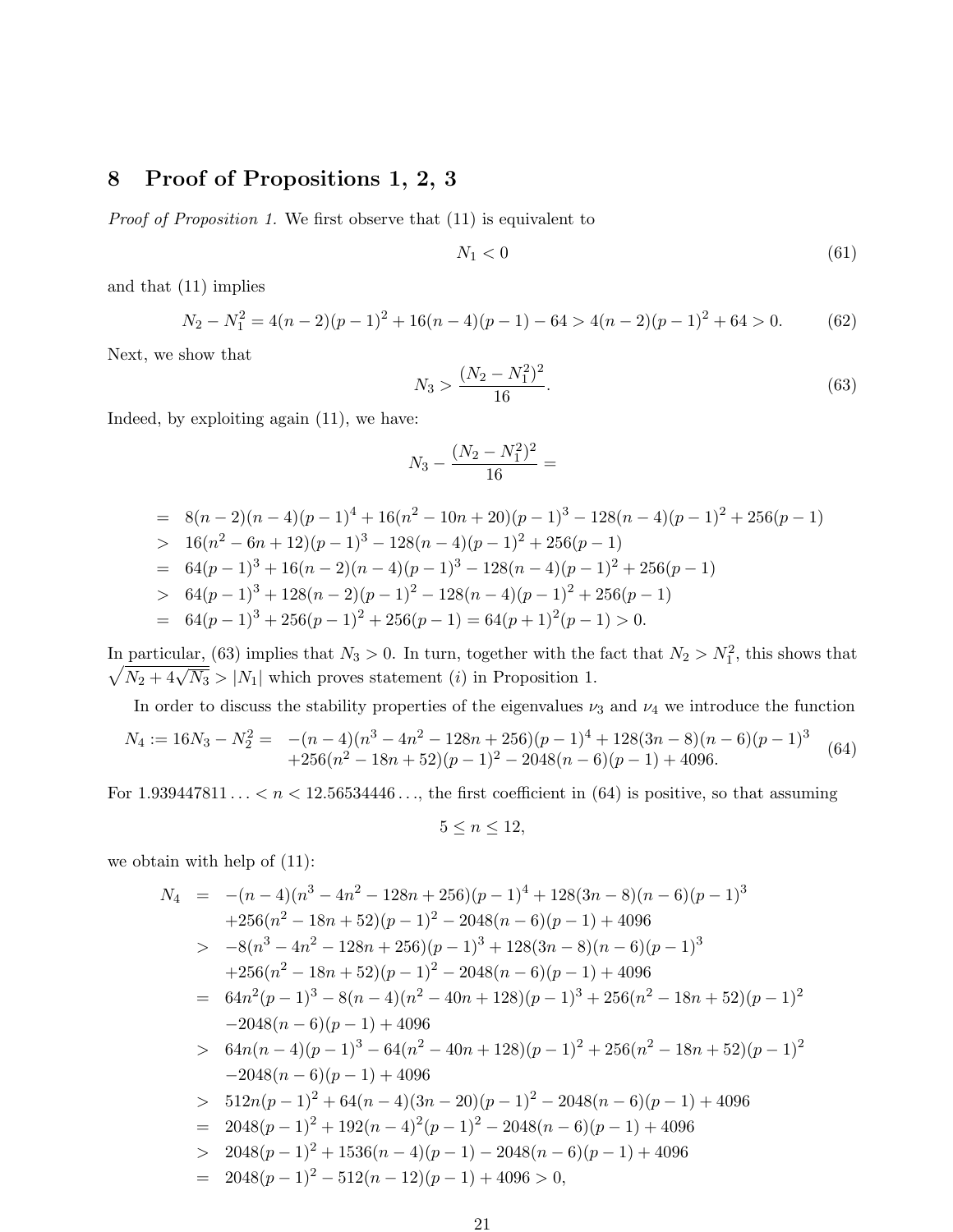since  $n \leq 12$ . This, together with (61), proves statement (*ii*) in Proposition 1.

In order to prove statement  $(iii)$ , we assume that

$$
n \geq 13
$$

and we study  $N_4 = N_4(n, p)$  as a function of p. We compute its second derivative (with respect to p):

$$
-\frac{\partial^2 N_4}{\partial p^2} = 12(n-4)(n^3 - 4n^2 - 128n + 256)(p-1)^2 - 768(3n-8)(n-6)(p-1) - 512(n^2 - 18n + 52).
$$

This is a quadratic function of p which tends to  $+\infty$  as  $p \to +\infty$ . Its minimum is smaller than the Sobolev exponent  $(n+4)/(n-4)$  if and only if

$$
0 < (n^3 - 4n^2 - 128n + 256) - 4(3n - 8)(n - 6) = (n - 18)(n^2 + 2n + 12) + 280.
$$

This is certainly true for  $n \ge 18$ , while for  $n = 13, \ldots, 17$ , we have  $\frac{\partial^2 N_4}{\partial p^2}(n, \frac{n+4}{n-4}) < 0$ . Summarizing, for  $p > (n+4)/(n-4)$ ,  $\frac{\partial^2 N_4}{\partial p^2}$  has at most one zero. Therefore,

for 
$$
p > \frac{n+4}{n-4}
$$
,  $p \mapsto N_4(n,p)$  is either always concave or it is first convex and then concave. (65)

Moreover, since the first coefficient in (64) is now negative (because  $n \geq 13$ ), we have

$$
\lim_{p \to \infty} N_4(n, p) = -\infty \qquad \forall n \ge 13. \tag{66}
$$

Finally, note that

$$
N_4\left(n, \frac{n+4}{n-4}\right) = \frac{32768 \, n^2}{(n-4)^3} > 0 \qquad \text{and} \qquad \frac{\partial N_4}{\partial p}\left(n, \frac{n+4}{n-4}\right) = \frac{20480 \, n^2}{(n-4)^2} > 0. \tag{67}
$$

By (65)-(66)-(67) there exists a unique  $p_c > (n+4)/(n-4)$  such that

$$
N_4(n, p) > 0
$$
 for all  $p < p_c$ ,  $N_4(n, p_c) = 0$ ,  $N_4(n, p) < 0$  for all  $p > p_c$ .

In order to prove that  $n \mapsto p_c$  is strictly decreasing we calculate  $\frac{dp_c}{dn}$  by means of implicit differentiation and note first that the previous reasoning gives

$$
\frac{\partial N_4}{\partial p}(n, p_c) < 0. \tag{68}
$$

We proceed by calculating

$$
\frac{\partial N_4}{\partial n} = -(4n^3 - 24n^2 - 224n + 768) (p - 1)^4 + 256(3n - 13)(p - 1)^3
$$
  
+512(n - 9)(p - 1)^2 - 2048(p - 1),  

$$
\frac{\partial^2 N_4}{\partial n^2} = -(12n^2 - 48n - 224)(p - 1)^4 + 768(p - 1)^3 + 512(p - 1)^2,
$$

$$
\frac{\partial^3 N_4}{\partial n^3} = -24(n - 2)(p - 1)^4;
$$

the latter being always negative for  $n > 2$ . Keeping  $p > 1$  fixed, we consider now  $n \mapsto N_4(n, p)$ . First we calculate  $n > 4$  such that  $p = (n + 4)/(n - 4)$ , i.e.  $n = 4 + \frac{8}{p-1}$ . Negativity of  $\frac{\partial^3 N_4}{\partial n^3}$  shows that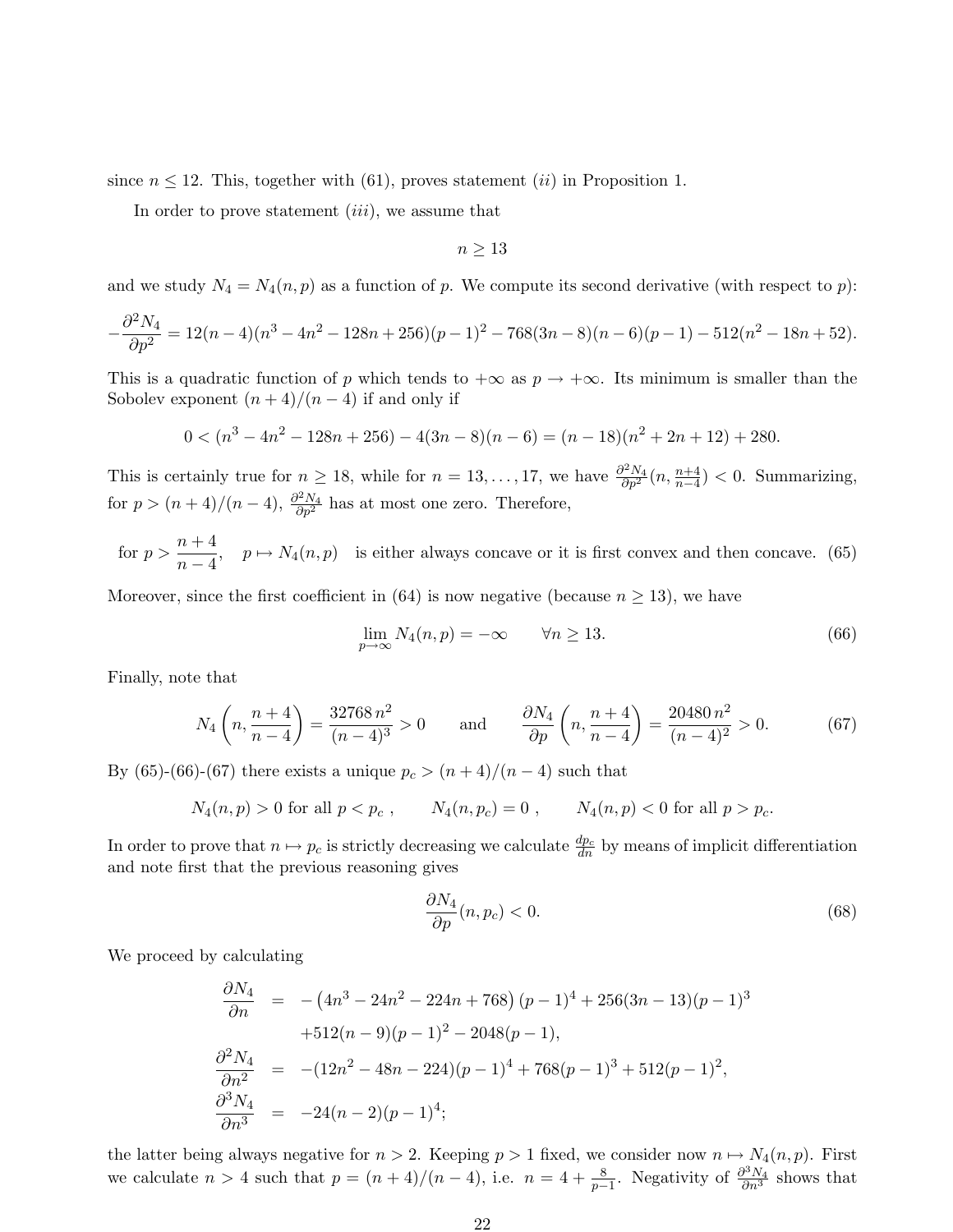beyond  $n = 4 + \frac{8}{p-1}$  this function is either always concave or convex first and then always concave. On the mentioned particular value we have by (67) that

$$
N_4\left(4+\frac{8}{p-1},p\right)>0
$$

and moreover, we find that

$$
\frac{\partial N_4}{\partial n} \left( 4 + \frac{8}{p-1}, p \right) = 32 \left( 4 + \frac{8}{p-1} \right) \left( 2 + \frac{8}{p-1} \right) (p-1)^4 > 0.
$$

Since  $N_4(n, p_c) = 0$ , this shows that also

$$
\frac{\partial N_4}{\partial n}(n, p_c) < 0. \tag{69}
$$

By implicit differentiation we conclude from (68) and (69) that

$$
\frac{dp_c}{dn} = -\frac{\frac{\partial N_4}{\partial n}(n, p_c)}{\frac{\partial N_4}{\partial p}(n, p_c)} < 0.
$$

Finally one reads directly from the form of  $N_4$  that for any  $p_0 > 1$ ,  $N_4(n, p_0)$  becomes negative, provided *n* is chosen large enough. This shows that  $\frac{n+4}{n-4} < p_c < p_0$  for *n* large enough, i.e.

$$
\lim_{n \to \infty} p_c = 1.
$$

The proof of statement *(iii)* in Proposition 1 is so complete.  $\Box$ 

Proof of Proposition 2. This proof is an extension of the one of Proposition 7.

It is enough to consider a solution v which converges eventually monotonically to  $K_0^{1/(p-1)}$  $0^{1/(p-1)}$ . The differential equation (14) shows that  $v^{iv}(t) + K_3v'''(t) + K_2v''(t) + K_1v'(t)$  eventually has a fixed sign. Let us now consider  $\tilde{v}(t) := v(t) - K_0^{1/(p-1)}$  $0^{(1/(p-1)}$ . Then

$$
\lim_{t \to \infty} \tilde{v}(t) = 0
$$

and  $\tilde{v}^{iv}(t) + K_3 \tilde{v}''(t) + K_2 \tilde{v}''(t) + K_1 \tilde{v}'(t)$  is also eventually of fixed sign. This shows that

$$
\lim_{t \to \infty} (\tilde{v}'''(t) + K_3 \tilde{v}''(t) + K_2 \tilde{v}'(t) + K_1 \tilde{v}(t)) = \lim_{t \to \infty} (\tilde{v}'''(t) + K_3 \tilde{v}''(t) + K_2 \tilde{v}'(t)) \in \mathbb{R} \cup \{\pm \infty\}
$$

exists. Now we may proceed precisely as in Proposition 5.

*Proof of Proposition 3.* It is enough to show that  $M_P$  has no eigenvectors with first component equal to 0. Assume for contradiction that associated to some eigenvalue  $\nu$ , there exists  $(a, b, c) \neq (0, 0, 0)$ such that  $\overline{a}$  $\mathbf{r}$  $\overline{a}$  $\mathbf{r}$  $\overline{a}$  $\mathbf{r}$ 

$$
\left(\begin{array}{cccc} \frac{4}{p-1}-\nu & 1 & 0 & 0 \\ 0 & -\nu & 1 & 0 \\ 0 & 0 & -\nu & 1 \\ pK_0 & C_2 & C_3 & C_4-\nu \end{array}\right)\left(\begin{array}{c} 0 \\ a \\ b \\ c \end{array}\right)=\left(\begin{array}{c} 0 \\ 0 \\ 0 \\ 0 \end{array}\right)\;.
$$

This is clearly impossible.  $\Box$